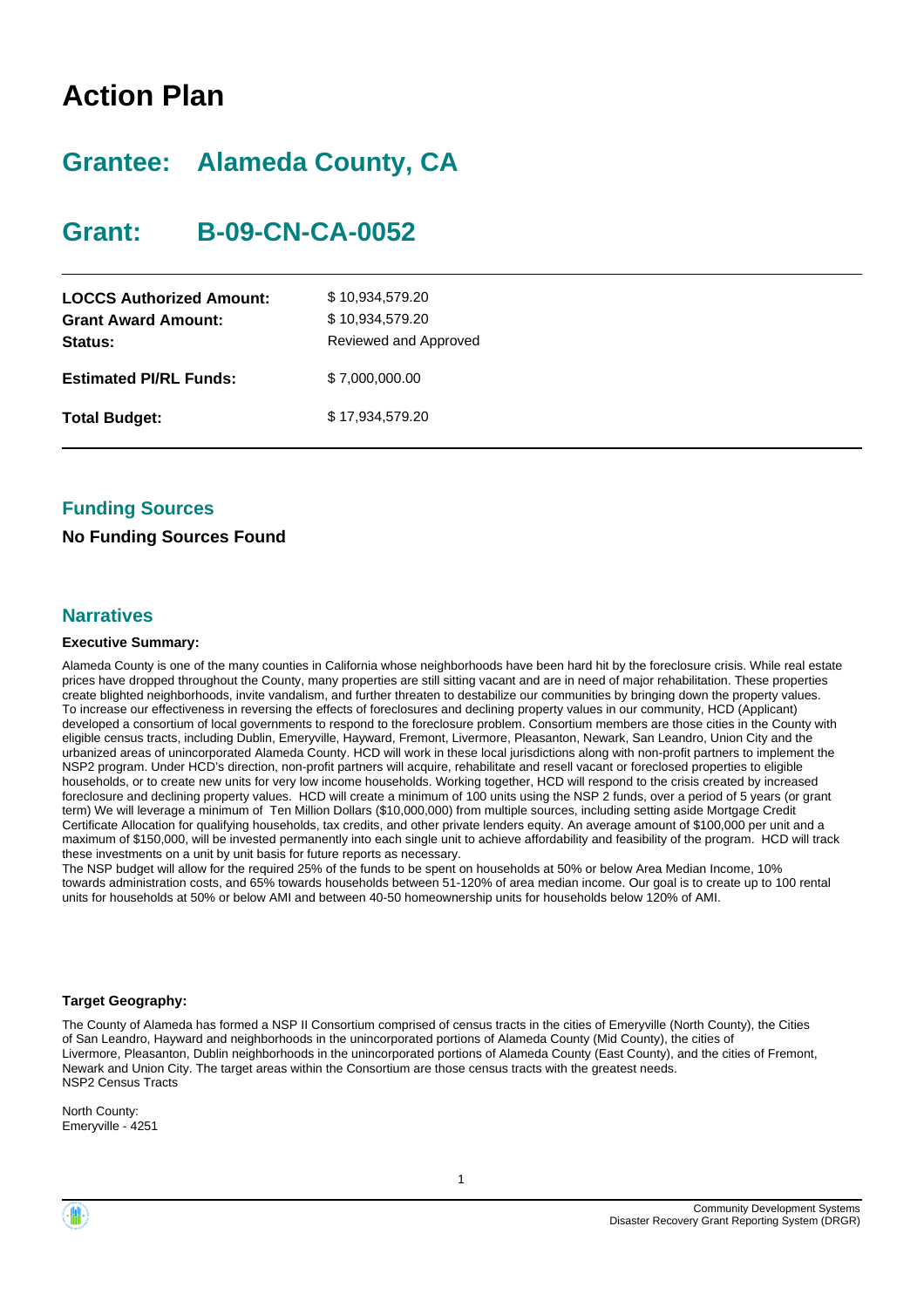Mid County: Unincorporated AC/Castro Valley – 4301, 4302 Unincorporated/El Portal Ridge - 4305 Unincorporated/Ashland - 4338 Unincorporated/Fairview - 4352 Unincorporated/San Lorenzo - 4358 Hayward & Unincorporated/Five Canyons – 4351, 4351.01 Hayward & Unincorporated/Cherryland - 4356 Hayward – 4377, 4364.01, 4371, 4381, 4382.01, 4382.02 San Leandro – 4325, 4334

South County NSP: Union City - 4403.01, 4403.02, 4403.09 Fremont - 4414.01, 4415.03, 4416.02, 4417, 4419.01, 4426, 4431.01 Newark – 4441, 4442, 4446 Newark & Fremont - 4443

East County NSP: Dublin – 4501, 4504, 4507.21, 4505 Pleasanton/Sunol - 4507.22, 4506.02, 4507.01, 4507.03 Livermore & Unincorporated – Livermore - 4513, 4511.01, 4512.01, 4514.02, 4515.02, 4516.02, 4517.02

#### **Program Approach:**

Alameda County and the Consortium partners have established a Technical Advisory Committee (NSP2 TAC) to provide policy direction for the implementation of the NSP2 grant. The Technical Advisory Committee is made up of staff from each participating jurisdiction, with Alameda County staff leading the TAC and providing staff to the TAC and the NSP2 Program.

The overall NSP2 Program is divided between two programs: Single Family Homeownership and the Multi-Family Rental Programs.

#### Multi-Family Rental

The Multi-Family Rental Program received an initial allocation of \$2,750,000, which will be allocated to Eden Housing as our development partner and four projects which were identified through a competitive Request for Proposals (NSP2 RFP). The NSP2RFP was released in 2010. At minimum, the funds will generate 100 units of long-term affordable housing. These funds were allocated to the most competitive project proposal(s), rather than distributed across the Consortium geographically.

 The first multifamily property(WINGS/Leidig Court), located at 27550 Leidig Court, Hayward, CA was identified during the application period. This property was in an impacted neighborhood, was vacant and in default on a loan. HCD completed a technical amendment December 17, 2010 to include this property in the NSP2 program. The amendment to HUD included adding the census tract (4377) and also requested that \$400,000 of funds from Activity B be transferred to Activity E to be used for this particular property (per the Frank- Dodd Act that allows vacant only properties to be used for the 25% set aside requirement). The technical amendment was approved by HUD SF on January 12, 2011.In addition to the Alameda County NSP2 funds, the Liedig Court project also had funds in the amount of \$1.3 Million from other sources. Total Development Costs for the project are: \$ 2,073,879.00

The second multi-family property is the acquisition of a blighted and vacant car dealership in South Hayward next to the BART station. This project is called South Hayward BART is located at 28937 Mission Blvd., Hayward, CA and will receive approximately 1.3 Million dollars from Alameda County NSP Program funding towards the development of 150 Very Low Income units. Of the 150 units, 74 of the units are included to meet the LH 24 National Objective. In addition to the Alameda County NSP2 funding, the project also has funds in the amount of \$51,910,018.00. Total Development Costs for the project are: \$ 53,275,018.00

 • The third project is the Surf Apartments project. The SURF Apartmentslocated at 15320 Tropic Court San Leandro, CA was owned by a for profit developer which was in default on its state financed bonds. Eden housing acquired the site, refinanced and rehabilitated the property to bring it into its portfolio. This project received approximately \$500,000 of NSP funding. In addition to the Alameda County NSP2 funding, the project also received funds in the amount of&8723;8723;bsp;\$3,829,959, total development costs for the project are: \$4,329,959. There are a total of 61 units in the Surf Apartments project., 11 units are restricted by HCD to satisfy the LH 25 requirement. 25 units are rented to households making 60% or AMI and 10 units are restricted to households making 80% of AMI.

The fourth project is the down town Hayward Senior Housing project, which received \$400,000 for 21 units of very low income housing. This project is located at 581, 585 snf 587 B Street, Hayward. HCD is restricting 10 units for LH25 set aside. In addition to the Alameda County NSP2 funding, the project has also received funding in the amount of \$9,364,169. Total Development Costs for the project are \$9,764,171

#### Single Family Home-ownership

The Single Family Acquisition, Rehab and Resale Program is the largest budgeted program in the Alameda County Consortium NSP2 program, with \$7.15 million allocated. It is expected that this program will create between 40-50 units, at an average subsidy of approximately 100,000 per unit, with a maximum amount of \$150,000 per nits. The primary goal of the NSP2 program is to stabilize neighborhoods. During the course of this program, HCD Development partners, Hello Housing and Habitat for Humanity will actively search all eligible census tracts for qualifying properties. Funds will be allocated based on

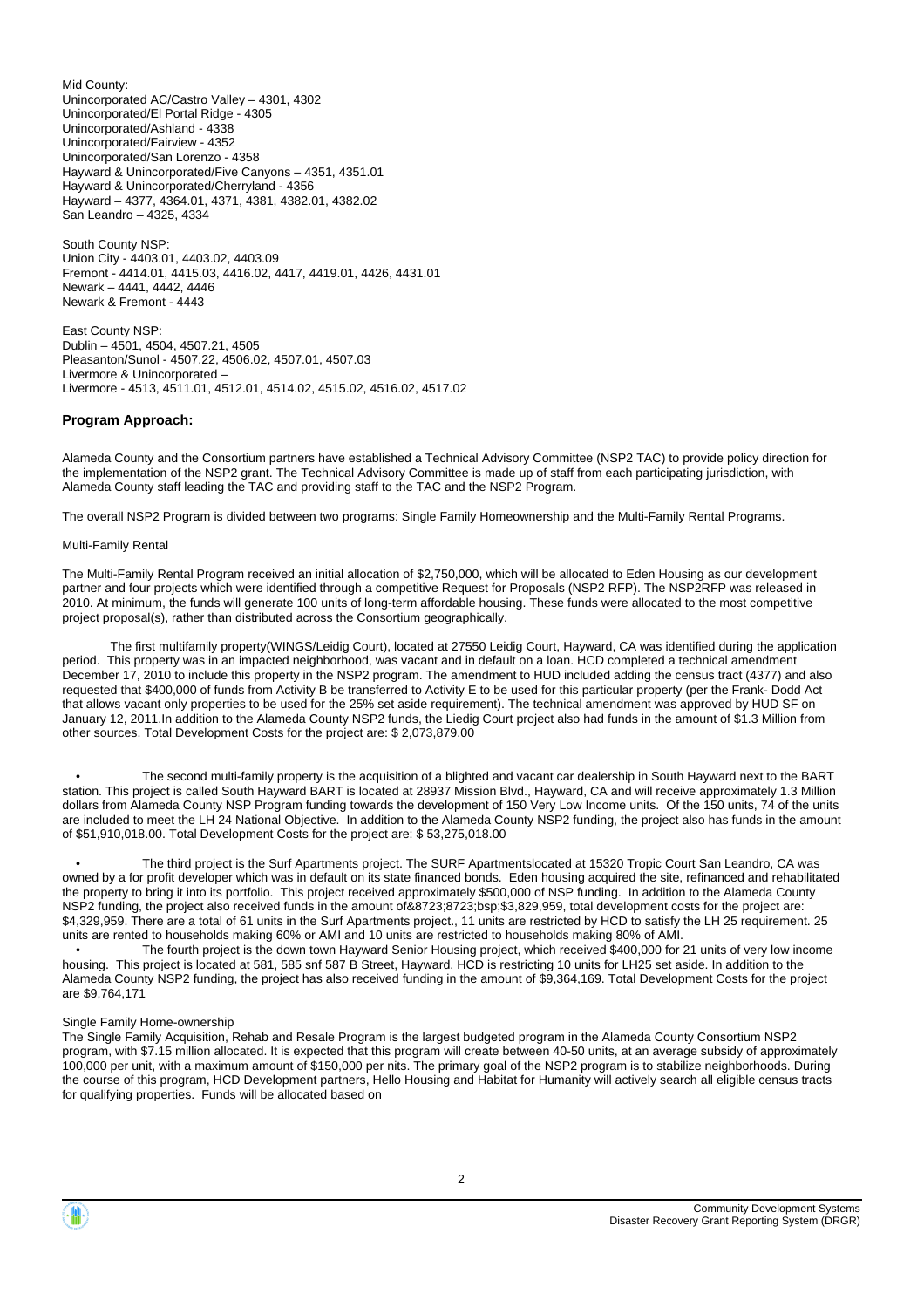availability and feasibility of the proposed unit.

Under the Consortium Funding Agreement, the participating jurisdictions agreed to an initial allocation of funding, split so that no jurisdiction receives less than three units worth of funding and those jurisdictions with the highest number of foreclosures and vacancy rates receive a larger share.

Under the Homeownership program, two non profit development partners (DP's) were selected to implement the NSP2 Homeownership program. Each of the DP's selected for the NSP2 Program were also previously selected competitively through NSP1 funded programs of one or more of the consortium members: Hallmark Community Solutions and Habitat for Humanity East Bay.

Each of the jurisdictions within the consortium chose which DP to work with, and the funding allocated to that jurisdiction was given to the selected DP through a contractual development agreement between the DP and the Alameda County. After the first year, the initial allocation will be reviewed, and if implementation in that area is not working as anticipated, funding may move between DP's or jurisdictions, in order to best utilize all funding allocated to the program

The two DP's will use funding from NSP2, in combination with leverage funds from commercial sources to acquire and rehabilitate blighted properties. Once a property is identified as a potential addition to the program, it will be evaluated for health and safety hazards, and a project proposal specific to that property, will be developed and presented to the Alameda County NSP2 Program administrators. If selected, the home will be rehabilitated and readied for resale to first time home buyers making up to 120% of AMI. Construction is expected to take between four and six months on each home.

Properties will be marketed during construction,so that once complete, qualified potential buyers are identified who are interested in these properties, and who are willing to participate in a minimum of eight hours of homebuyer counseling through the Unity Council, or other HUD qualified first time home buyer training program.

#### **Consortium Members:**

Alameda County Housing and Community Development is the Grantee and Lead Member of the Consortium. Consortium members include the cities of Emeryville, Dublin, Pleasanton, Livermore, Fremont, Newark, Union City, San Leandro, Hayward and unincorporated Alameda County.

#### **How to Get Additional Information:**

The Regional NSP websitewww.homehub.orgis the best place to find information about all NSP programs in Alameda and Contra Costa Counties. For specific information on the Alameda County program, Contact Michelle Starratt at y HCD by calling 510-670-5207 or emailing her atNSP@acgov.org

## **Project Summary**

| Project#               | <b>Project Title</b>               | <b>Grantee Activity #</b>                                 | <b>Activity Title</b>             |
|------------------------|------------------------------------|-----------------------------------------------------------|-----------------------------------|
| 100(2)                 | Administrative costs NSP2          | 100(2)                                                    | Administration                    |
| 120 (2) Homeownership  | NSP2 Homeownership                 | 200 (2) Hello Housing                                     | Homeownership - HCS               |
|                        |                                    | 200 (2) HH                                                | Homeownership - HH                |
| 300 B MF LMMI Units    | Low Mod Units in Multi Family      | 300 B MF Leidig Court                                     | Leidig Court LMMI Units           |
|                        |                                    | 300 B MF Surf Apartments                                  | <b>Surf Apartments LMMI Units</b> |
| 400 VLI Homeownership  | VLI Homeownership                  | 400 VLI Homeownership                                     | Habitat Homeownership VLI         |
| 500 SF VLI Rental      | <b>SF VLI Rental</b>               | 500 SF Hello Housing Rental Hello Housing SF Rental<br>LH |                                   |
| 9999                   | <b>Restricted Balance</b>          | No activities in this project                             |                                   |
| <b>VLI Rental NSP2</b> | <b>VLI NSP2 Multifamily Rental</b> | 300 - Hayward Jr.                                         | Hayward Jr.                       |
|                        |                                    | 300 - Leidig Court                                        | Leidig Court                      |
|                        |                                    | 300 - South Hayward BART                                  | South Hayward BART                |

300 Surf Apartments Surf Apartments

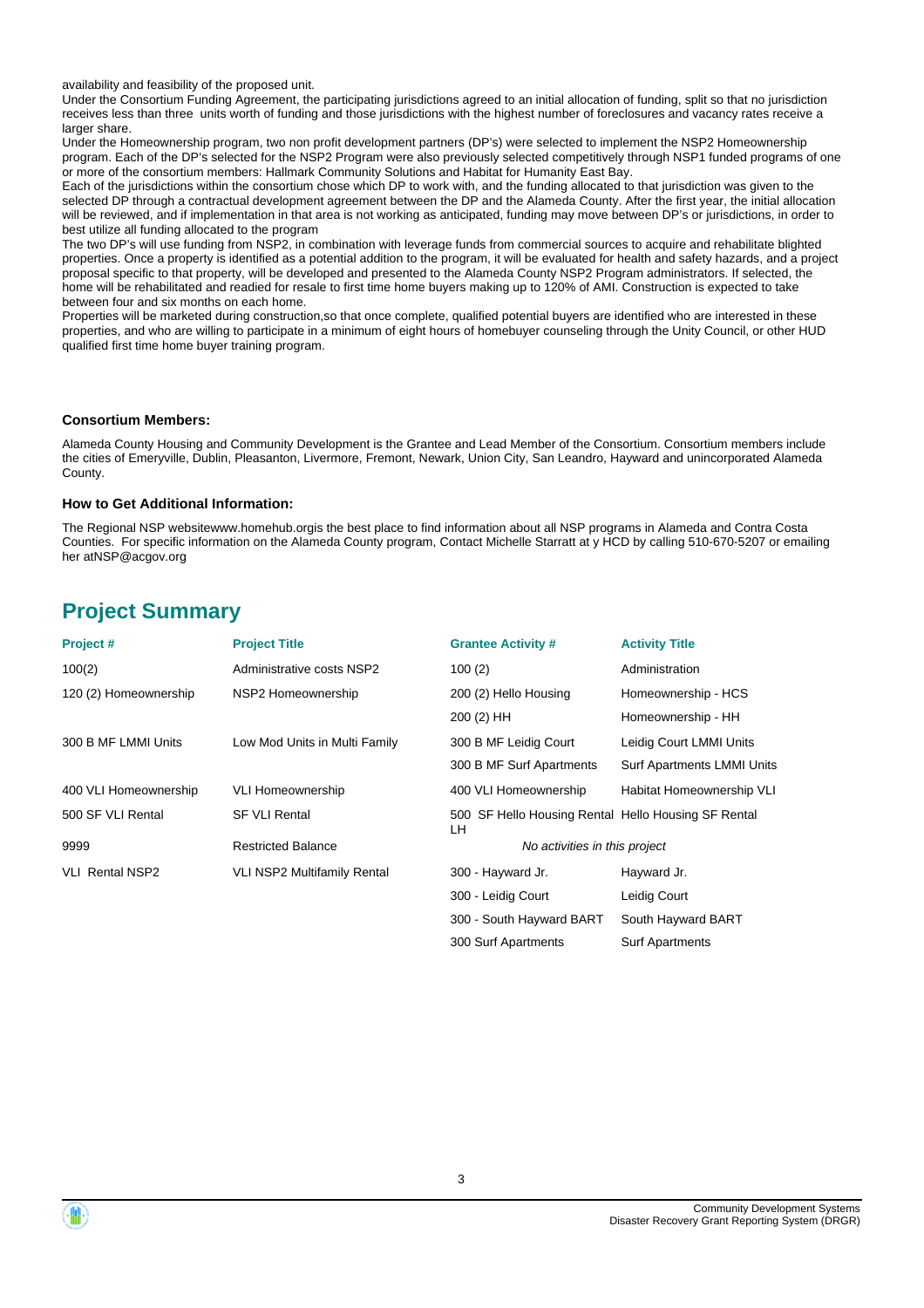## **Activities**

## **Project # / Title: 100(2) / Administrative costs NSP2**

| <b>Grantee Activity Number:</b><br><b>Activity Title:</b>                                                                                                                                                                            | 100(2)<br><b>Administration</b> |                                                                                                                                                                                                                             |                                                                    |                                            |
|--------------------------------------------------------------------------------------------------------------------------------------------------------------------------------------------------------------------------------------|---------------------------------|-----------------------------------------------------------------------------------------------------------------------------------------------------------------------------------------------------------------------------|--------------------------------------------------------------------|--------------------------------------------|
| <b>Activitiy Type:</b><br>Administration<br><b>Project Number:</b><br>100(2)<br><b>Projected Start Date:</b><br>02/11/2010<br><b>Project Draw Block by HUD:</b><br>Blocked by HQ ADMINISTRATOR<br><b>Activity Draw Block by HUD:</b> |                                 | <b>Activity Status:</b><br><b>Under Way</b><br><b>Project Title:</b><br>Administrative costs NSP2<br><b>Projected End Date:</b><br>06/30/2015<br>Project Draw Block Date by HUD:<br><b>Activity Draw Block Date by HUD:</b> |                                                                    |                                            |
| <b>Block Drawdown By Grantee:</b><br>Not Blocked                                                                                                                                                                                     |                                 |                                                                                                                                                                                                                             |                                                                    |                                            |
| <b>National Objective:</b><br>Not Applicable - (for Planning/Administration or Unprogrammed<br>Funds only)<br><b>Environmental Assessment:</b><br><b>UNDERWAY</b>                                                                    |                                 |                                                                                                                                                                                                                             | <b>Total Budget:</b><br><b>Other Funds</b><br><b>Total Funds</b>   | \$2,000,000.00<br>\$0.00<br>\$2,000,000.00 |
| <b>Benefit Report Type:</b><br>NA.                                                                                                                                                                                                   |                                 |                                                                                                                                                                                                                             |                                                                    |                                            |
|                                                                                                                                                                                                                                      |                                 |                                                                                                                                                                                                                             |                                                                    |                                            |
| Activity is being carried out by Grantee:<br>Yes                                                                                                                                                                                     |                                 |                                                                                                                                                                                                                             | Activity is being carried out through:<br><b>Grantee Employees</b> |                                            |
| <b>Organization carrying out Activity:</b><br>Alameda County Houisng and Community Development Department                                                                                                                            |                                 |                                                                                                                                                                                                                             |                                                                    |                                            |
| Proposed budgets for organizations carrying out Activity:<br><b>Responsible Organization</b><br>Alameda County Houisng and Community Development Department                                                                          |                                 |                                                                                                                                                                                                                             | <b>Organization Type</b><br><b>Unknown</b>                         | <b>Proposed</b><br>\$                      |

**Location Description:**

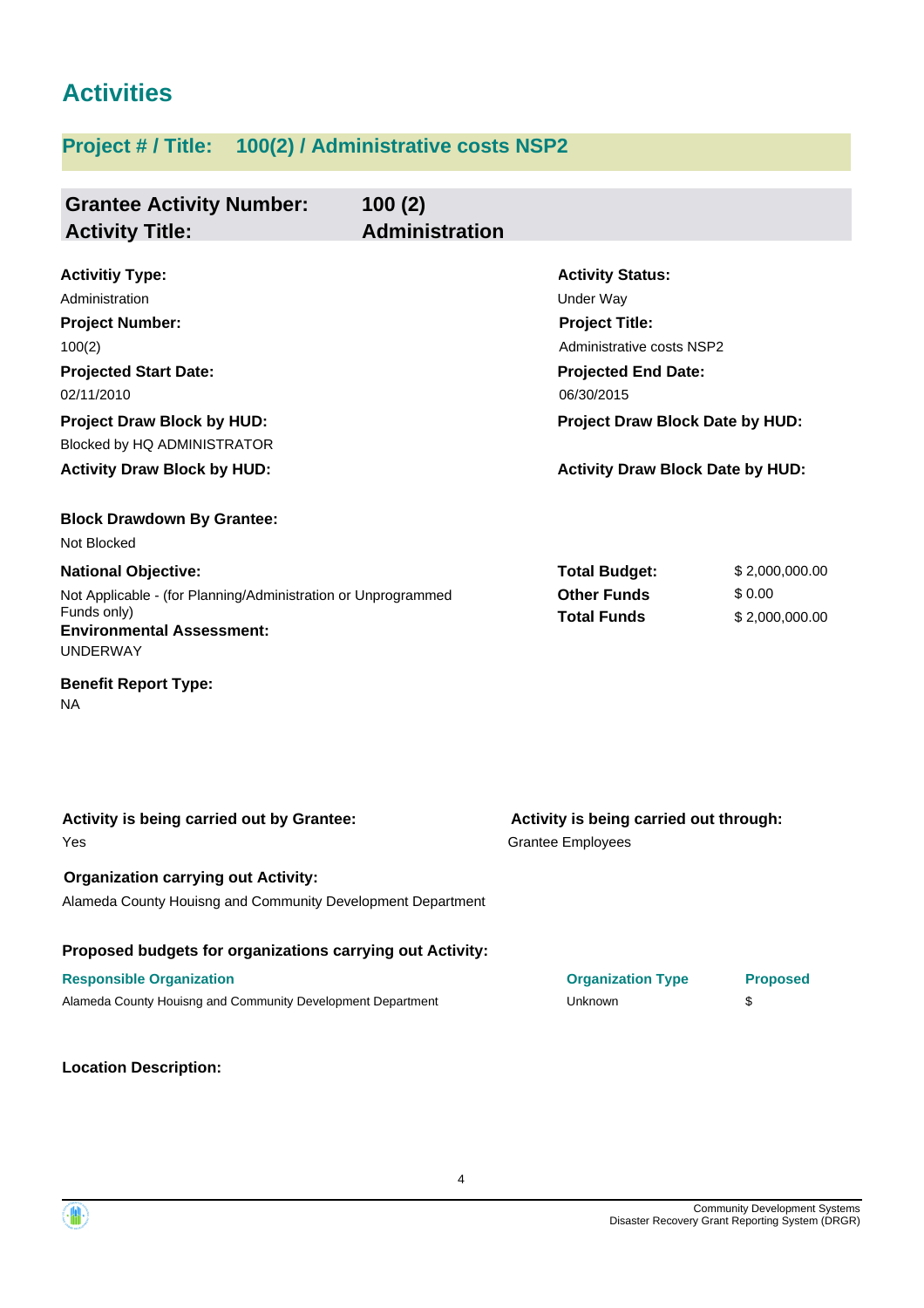Administration Activities are carried out by Alameda County's Housing and Community Development Department, located in Hayward, CA.

#### **Activity Description:**

Grant Administration, staffing the NSP2 Technical Advisory Commitee, Selection and approval of Development Partners, administering the contracts with the Development Partners, Financial oversight, Program oversight, setting Policy and monitoring performances and program objectives.

### **Project # / Title: 120 (2) Homeownership / NSP2 Homeownership**

| <b>Grantee Activity Number:</b><br><b>Activity Title:</b>                                                                                                                                                                                                                                       | 200 (2) Hello Housing<br><b>Homeownership - HCS</b> |                          |                                                                                                    |                                                                                                                                                                                                               |                                  |  |
|-------------------------------------------------------------------------------------------------------------------------------------------------------------------------------------------------------------------------------------------------------------------------------------------------|-----------------------------------------------------|--------------------------|----------------------------------------------------------------------------------------------------|---------------------------------------------------------------------------------------------------------------------------------------------------------------------------------------------------------------|----------------------------------|--|
| <b>Activitiy Type:</b><br>Rehabilitation/reconstruction of residential structures<br><b>Project Number:</b><br>120 (2) Homeownership<br><b>Projected Start Date:</b><br>04/27/2010<br><b>Project Draw Block by HUD:</b><br><b>Blocked by Trina Walker</b><br><b>Activity Draw Block by HUD:</b> |                                                     |                          |                                                                                                    | <b>Activity Status:</b><br>Under Way<br><b>Project Title:</b><br>NSP2 Homeownership<br><b>Projected End Date:</b><br>06/30/2015<br>Project Draw Block Date by HUD:<br><b>Activity Draw Block Date by HUD:</b> |                                  |  |
| <b>Block Drawdown By Grantee:</b><br>Not Blocked<br><b>National Objective:</b><br>LMMI: Low, Moderate and Middle Income National Objective for<br><b>NSP Only</b><br><b>Environmental Assessment:</b><br><b>COMPLETED</b>                                                                       |                                                     |                          | <b>Total Budget:</b><br><b>Other Funds</b><br><b>Total Funds</b><br><b>Program Income Account:</b> | \$0.00                                                                                                                                                                                                        | \$8,129,003.27<br>\$8,129,003.27 |  |
| <b>Benefit Report Type:</b><br>Direct (Households)<br><b>Proposed Beneficiaries</b><br># Owner Households<br># of Households                                                                                                                                                                    |                                                     | <b>Total</b><br>25<br>25 | <b>HCS PI</b><br>Low                                                                               | <b>Mod</b><br>25<br>25                                                                                                                                                                                        | Low/Mod%<br>100.00<br>100.00     |  |
| <b>Proposed Accomplishments</b><br># of Singlefamily Units<br># of Housing Units                                                                                                                                                                                                                |                                                     |                          | <b>Total</b><br>25<br>25                                                                           |                                                                                                                                                                                                               |                                  |  |

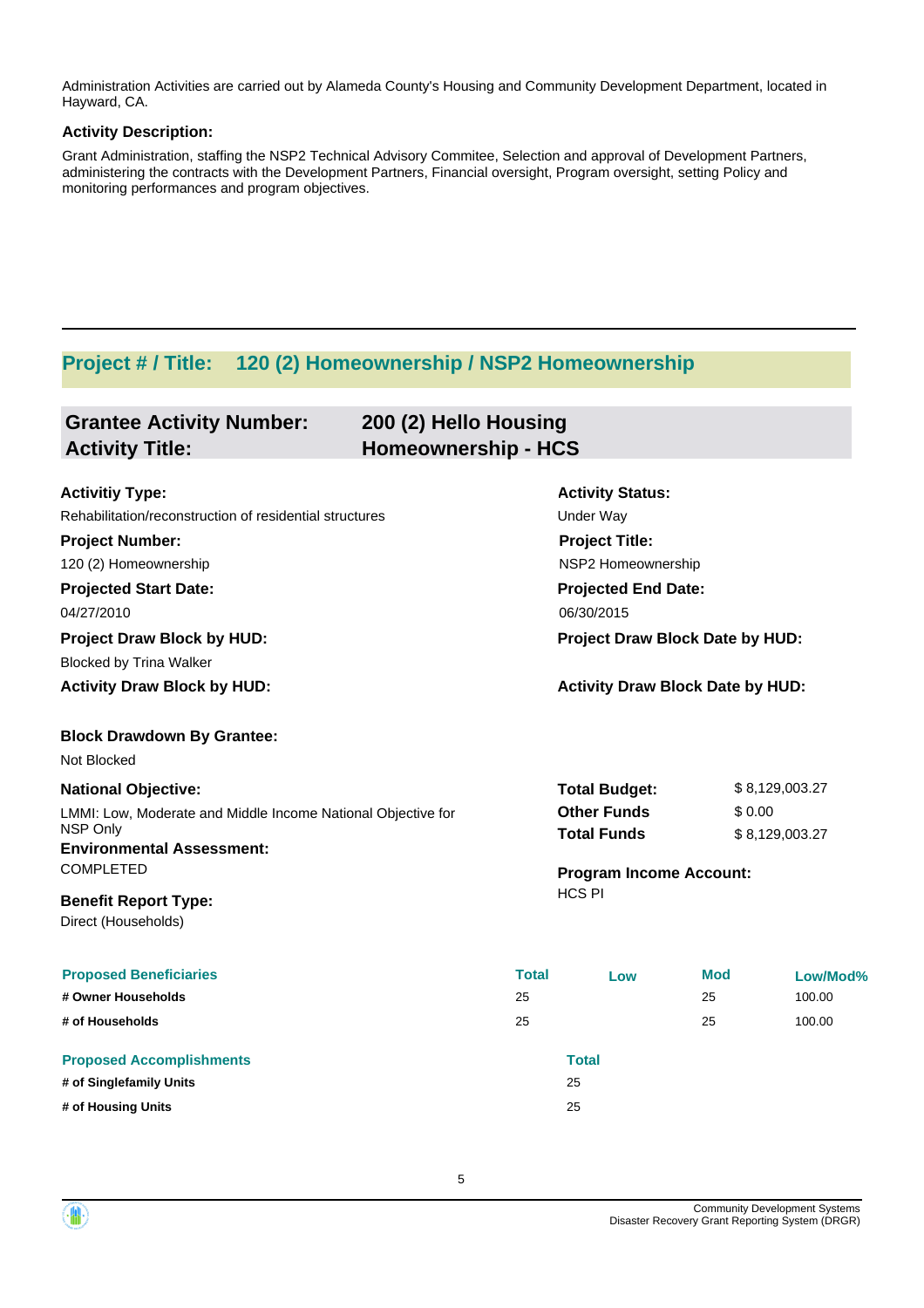No

#### **Organization carrying out Activity:**

Hallmark Community Solutions

#### **Proposed budgets for organizations carrying out Activity:**

#### **Responsible Organization**

Hallmark Community Solutions

#### **Location Description:**

Hello Housing, formerly Hallmark Community Solutions (HCS), was selected by the following Consortium partners to work in each of their jurisdictions: the Cities of Dublin, Pleasanton, Livermore, Fremont, Union City, San Leandro and the Unincorporated County. HCS had competed and won two NSP1 RFP rounds representing all of the cities listed above. The City of Newark choose to split its pot of funding and award 3 of its units to HCS and two to Habitat, so both organizations will be working in both cities.

#### **Activity Description:**

Hello Housing will acquire, rehabilitate and resell vacant and blighted homes in their approved census tracks. They will be working with CDFI Clearinghouse to leverage the NSP2 funding, and leave approximately \$100,000-\$150,000 of NSP2 funding in each of the properties they acquire and rehabilitate. The properties will be available for sale to income eligible homebuyers, who will be able to access Mortgage Credit Certificates to achieve affordable homeownership.

#### **Activity Supporting Documents**

**Document** NSP2 Hallmark Pro Agr Amendment.pdf **Document** NSP2 Hallmark Pro Agrem w Exbts A-G.pdf

> Community Development Systems Disaster Recovery Grant Reporting System (DRGR)

| <b>Organization Type</b> | <b>Proposed</b> |
|--------------------------|-----------------|
| Non-Profit               | S               |

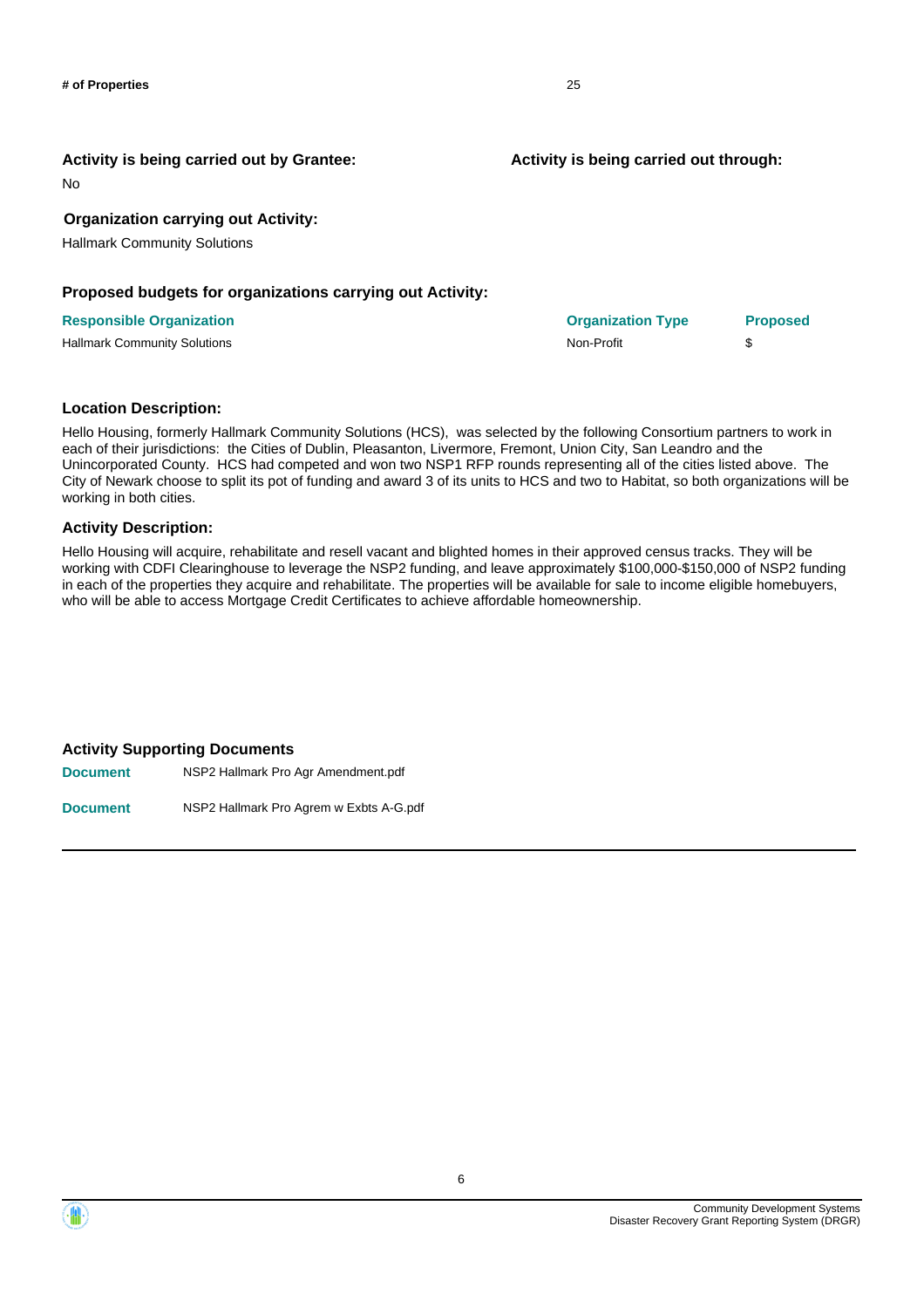**200 (2) HH**

**Grantee Activity Number:**

## Activity Title: **Homeownership - HH**

| <b>Activitiy Type:</b>                                       |            | <b>Activity Status:</b>                 |            |                |  |
|--------------------------------------------------------------|------------|-----------------------------------------|------------|----------------|--|
| Rehabilitation/reconstruction of residential structures      |            | Under Way                               |            |                |  |
| <b>Project Number:</b>                                       |            | <b>Project Title:</b>                   |            |                |  |
| 120 (2) Homeownership                                        |            | NSP2 Homeownership                      |            |                |  |
| <b>Projected Start Date:</b>                                 |            | <b>Projected End Date:</b>              |            |                |  |
| 04/27/2010                                                   | 06/30/2014 |                                         |            |                |  |
| <b>Project Draw Block by HUD:</b>                            |            | Project Draw Block Date by HUD:         |            |                |  |
| <b>Blocked by Trina Walker</b>                               |            |                                         |            |                |  |
| <b>Activity Draw Block by HUD:</b>                           |            | <b>Activity Draw Block Date by HUD:</b> |            |                |  |
| <b>Block Drawdown By Grantee:</b>                            |            |                                         |            |                |  |
| Not Blocked                                                  |            |                                         |            |                |  |
| <b>National Objective:</b>                                   |            | <b>Total Budget:</b>                    |            | \$2,794,433.00 |  |
| LMMI: Low, Moderate and Middle Income National Objective for |            | <b>Other Funds</b>                      | \$0.00     |                |  |
| <b>NSP Only</b><br><b>Environmental Assessment:</b>          |            | <b>Total Funds</b>                      |            | \$2,794,433.00 |  |
| <b>COMPLETED</b>                                             |            | <b>Program Income Account:</b>          |            |                |  |
| <b>Benefit Report Type:</b>                                  |            | <b>HCS PI</b>                           |            |                |  |
| Direct (Households)                                          |            |                                         |            |                |  |
| <b>Proposed Beneficiaries</b>                                | Total      | Low                                     | <b>Mod</b> | Low/Mod%       |  |

|                                 | .  | $-0.5$       | .  |        |
|---------------------------------|----|--------------|----|--------|
| # Owner Households              | 12 |              | 12 | 100.00 |
| # of Households                 | 12 |              | 12 | 100.00 |
| <b>Proposed Accomplishments</b> |    | <b>Total</b> |    |        |
| # of Singlefamily Units         |    | 12           |    |        |
| # of Housing Units              |    | 12           |    |        |
| # of Properties                 |    | 12           |    |        |
|                                 |    |              |    |        |

|  |  |  | <b>Activity is being carried out by Grantee:</b> |
|--|--|--|--------------------------------------------------|
|  |  |  |                                                  |

No

#### **Organization carrying out Activity:**

Habitat for Humanity East BAy

#### **Proposed budgets for organizations carrying out Activity:**

#### **Responsible Organization Organization Type Proposed**

Habitat for Humanity East BAy Non-Profit \$

#### **Activity is being carried out through:**

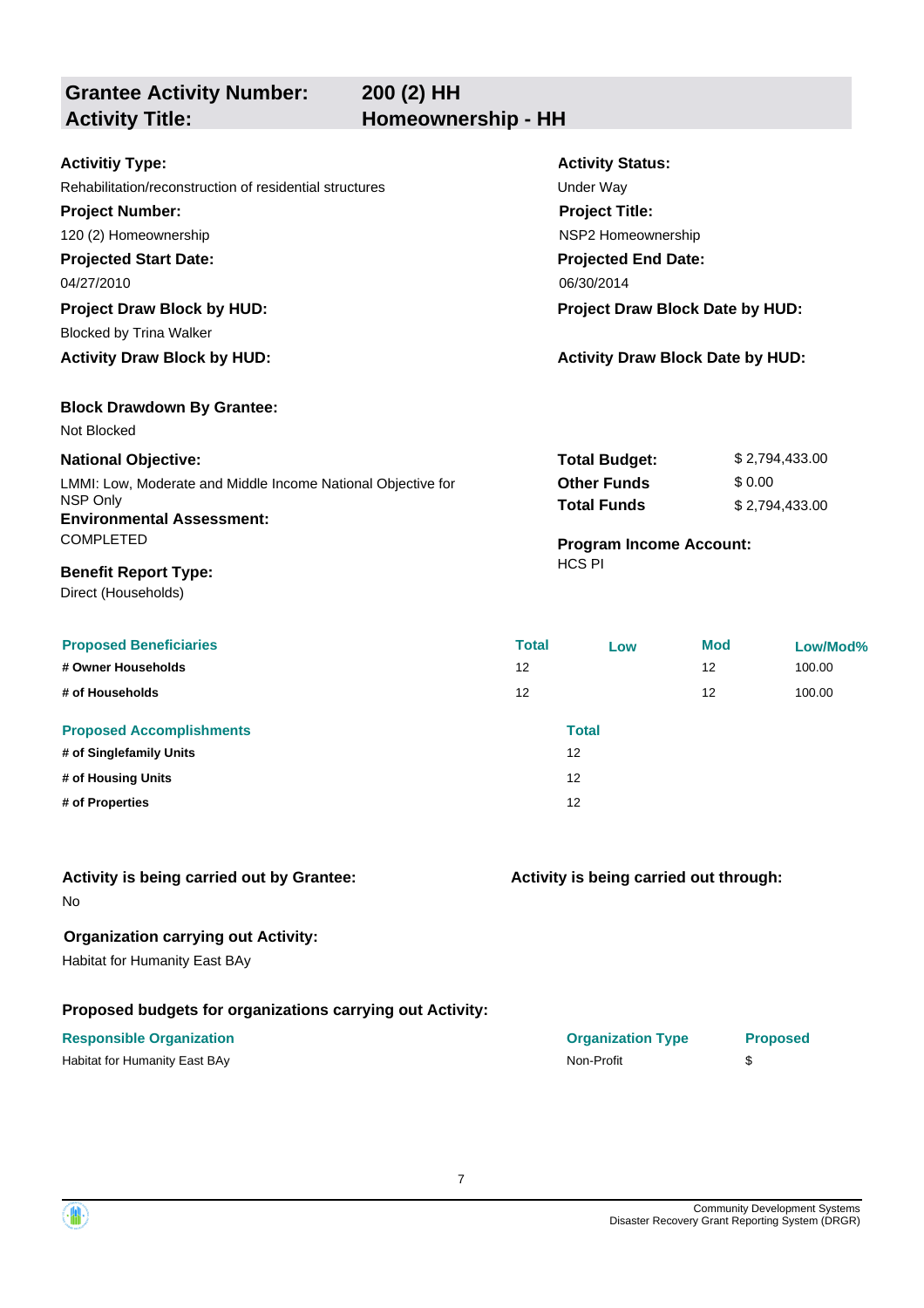#### **Location Description:**

Habitat for Humanity East Bay (HH) was selected by the following Consortium partners to work in each of their jurisdictions: the Cities of Emeryville, Hayward and Newark. HH had competed in the NSP1 Hayward RFP and won. The City of Newark choose to split its pot of funding and award 2 of its units to HH and three to HCS, so both organizations will be working in both cities.

#### **Activity Description:**

Habitat for Humanity East Bay (HH) will acquire, rehabilitate and resell vacant and blighted homes in their approved census tracks. They will leverage their NSP2 funding with a construction line of credit and leave approximately \$100,000 - \$150,000 of NSP2 funding in each of the properties they acquire and rehabilitate. The properties will be available for sale to income eligible homebuyers, who will be able to access Mortgage Credit Certificates to achieve affordable homeownership.

### **Project # / Title: 300 B MF LMMI Units / Low Mod Units in Multi Family**

| <b>Grantee Activity Number:</b><br><b>300 B MF Leidig Court</b><br><b>Leidig Court LMMI Units</b><br><b>Activity Title:</b> |              |                                         |            |          |  |  |
|-----------------------------------------------------------------------------------------------------------------------------|--------------|-----------------------------------------|------------|----------|--|--|
| <b>Activitiy Type:</b>                                                                                                      |              | <b>Activity Status:</b>                 |            |          |  |  |
| Rehabilitation/reconstruction of residential structures                                                                     |              | <b>Under Way</b>                        |            |          |  |  |
| <b>Project Number:</b>                                                                                                      |              | <b>Project Title:</b>                   |            |          |  |  |
| 300 B MF LMMI Units                                                                                                         |              | Low Mod Units in Multi Family           |            |          |  |  |
| <b>Projected Start Date:</b>                                                                                                |              | <b>Projected End Date:</b>              |            |          |  |  |
| 10/02/2012                                                                                                                  |              | 06/20/2014                              |            |          |  |  |
| <b>Project Draw Block by HUD:</b>                                                                                           |              | Project Draw Block Date by HUD:         |            |          |  |  |
| <b>Blocked by HQ ADMINISTRATOR</b>                                                                                          |              |                                         |            |          |  |  |
| <b>Activity Draw Block by HUD:</b>                                                                                          |              | <b>Activity Draw Block Date by HUD:</b> |            |          |  |  |
| <b>Block Drawdown By Grantee:</b>                                                                                           |              |                                         |            |          |  |  |
| Not Blocked                                                                                                                 |              |                                         |            |          |  |  |
| <b>National Objective:</b>                                                                                                  |              | <b>Total Budget:</b>                    |            | \$450.00 |  |  |
| LMMI: Low, Moderate and Middle Income National Objective for<br>NSP Only                                                    |              | <b>Other Funds</b>                      | \$0.00     |          |  |  |
| <b>Environmental Assessment:</b><br>COMPLETED                                                                               |              | <b>Total Funds</b>                      |            | \$450.00 |  |  |
| <b>Benefit Report Type:</b><br>Direct (Households)                                                                          |              |                                         |            |          |  |  |
| <b>Proposed Beneficiaries</b>                                                                                               | <b>Total</b> | Low                                     | <b>Mod</b> | Low/Mod% |  |  |
| # Renter Households                                                                                                         | 9            |                                         | 9          | 100.00   |  |  |
| # of Households                                                                                                             | 9            |                                         | 9          | 100.00   |  |  |

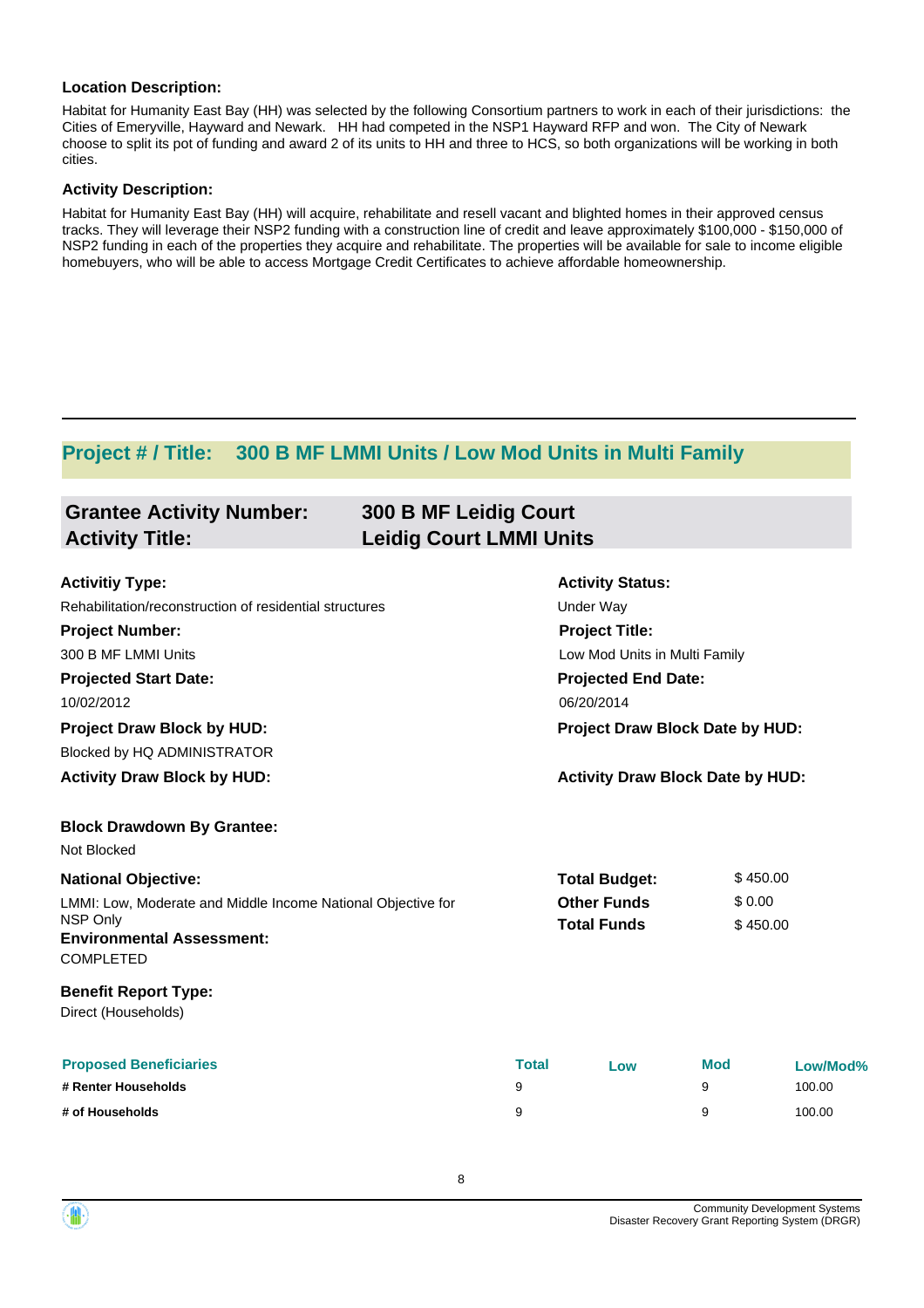| <b>Proposed Accomplishments</b>        | <b>Total</b> |
|----------------------------------------|--------------|
| # of Multifamily Units                 | 9            |
| # of Housing Units                     | 9            |
| # of Substantially Rehabilitated Units | 9            |
| #Units with bus/rail access            | 9            |
| #Low flow showerheads                  | 9            |
| #Low flow toilets                      | 9            |
| #Refrigerators replaced                | 9            |
| #Light Fixtures (indoors) replaced     | 9            |
| # of Properties                        | 1            |
|                                        |              |

**Activity is being carried out through:**

No

#### **Organization carrying out Activity:**

Alameda County Housing and Community Development

#### **Proposed budgets for organizations carrying out Activity:**

| <b>Responsible Organization</b>                  | <b>Organization Type</b> | <b>Proposed</b> |
|--------------------------------------------------|--------------------------|-----------------|
| Alameda County Housing and Community Development | <b>Local Government</b>  | \$ 0.00         |
| Eden Housing, Inc.                               | Non-Profit               | \$450.00        |

#### **Location Description:**

This property is locaed in the city of Hayward.

#### **Activity Description:**

These 9 units will be rented to households at 60% of AMI. These units do not qualify for the LH-25, but they are still units restricted to the low income population. We are counting these 9 units, even though our LH-25 funding did not support them.

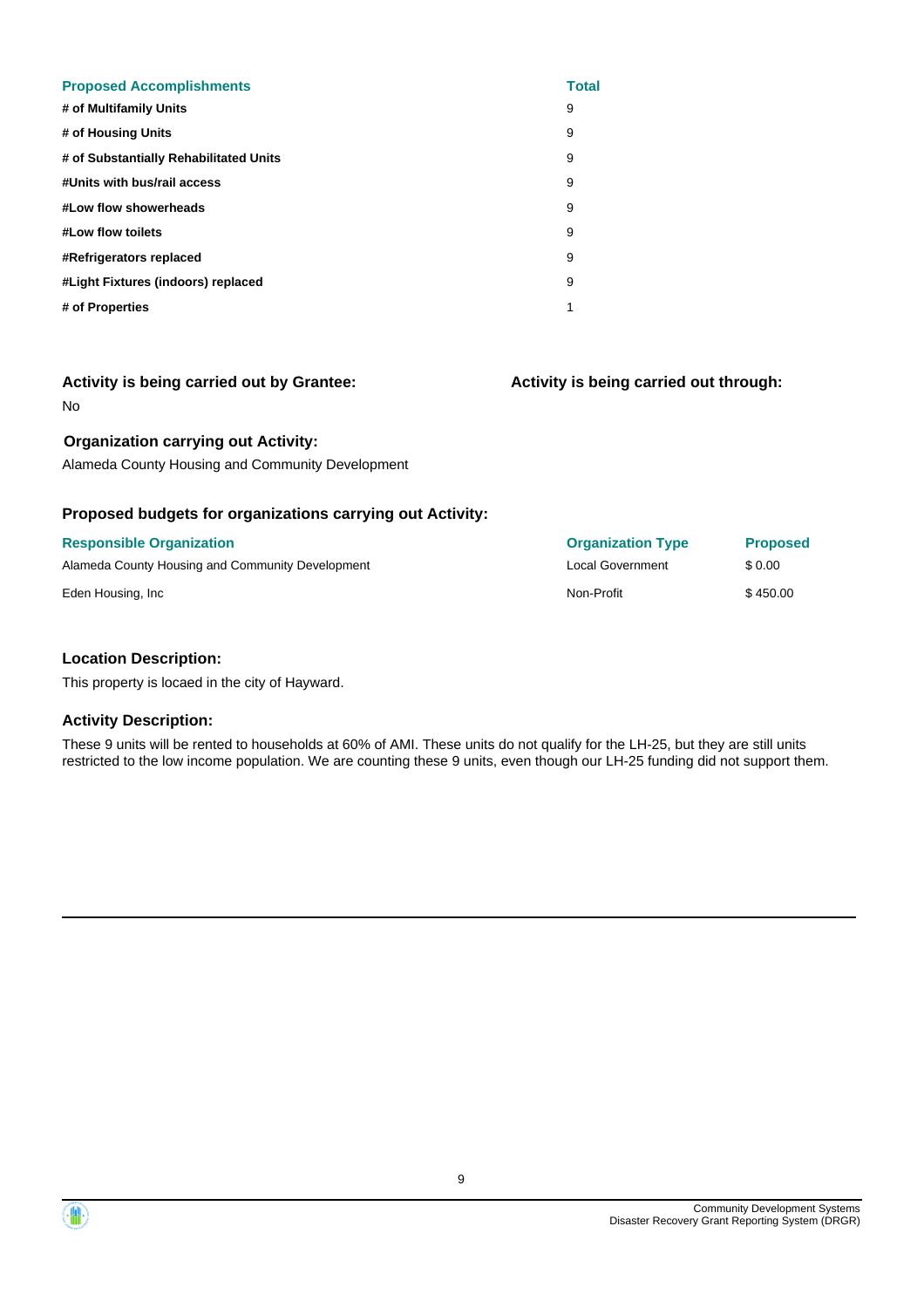# **Grantee Activity Number:**

## **300 B MF Surf Apartments Activity Title: Surf Apartments LMMI Units**

| <b>Activitiy Type:</b>                                  | <b>Activity Status:</b>                 |          |  |  |
|---------------------------------------------------------|-----------------------------------------|----------|--|--|
| Rehabilitation/reconstruction of residential structures | Under Way                               |          |  |  |
| <b>Project Number:</b>                                  | <b>Project Title:</b>                   |          |  |  |
| 300 B MF LMMI Units                                     | Low Mod Units in Multi Family           |          |  |  |
| <b>Projected Start Date:</b>                            | <b>Projected End Date:</b>              |          |  |  |
| 11/01/2011                                              | 06/30/2014                              |          |  |  |
| <b>Project Draw Block by HUD:</b>                       | Project Draw Block Date by HUD:         |          |  |  |
| Blocked by HQ ADMINISTRATOR                             |                                         |          |  |  |
| <b>Activity Draw Block by HUD:</b>                      | <b>Activity Draw Block Date by HUD:</b> |          |  |  |
| <b>Block Drawdown By Grantee:</b>                       |                                         |          |  |  |
| Not Blocked                                             |                                         |          |  |  |
| <b>National Objective:</b>                              | <b>Total Budget:</b>                    | \$450.00 |  |  |

#### **National Objective:**

| LMMI: Low, Moderate and Middle Income National Objective for | <b>Other Funds</b> | \$ 0.00  |
|--------------------------------------------------------------|--------------------|----------|
| NSP Only                                                     | <b>Total Funds</b> | \$450.00 |
| <b>Environmental Assessment:</b>                             |                    |          |
| <b>COMPLETED</b>                                             |                    |          |

#### **Benefit Report Type:**

Direct (Households)

| <b>Proposed Beneficiaries</b><br># Renter Households<br># of Households | <b>Total</b><br>35<br>35 | Low          | Mod<br>35<br>35 | Low/Mod%<br>100.00<br>100.00 |
|-------------------------------------------------------------------------|--------------------------|--------------|-----------------|------------------------------|
| <b>Proposed Accomplishments</b>                                         |                          | <b>Total</b> |                 |                              |
| # of Multifamily Units                                                  |                          | 35           |                 |                              |
| # of Housing Units                                                      |                          | 35           |                 |                              |
| # of Substantially Rehabilitated Units                                  |                          | 35           |                 |                              |
| #Units with bus/rail access                                             |                          | 35           |                 |                              |
| #Low flow showerheads                                                   |                          | 35           |                 |                              |
| #Refrigerators replaced                                                 |                          | 35           |                 |                              |
| # of Properties                                                         |                          | 1            |                 |                              |

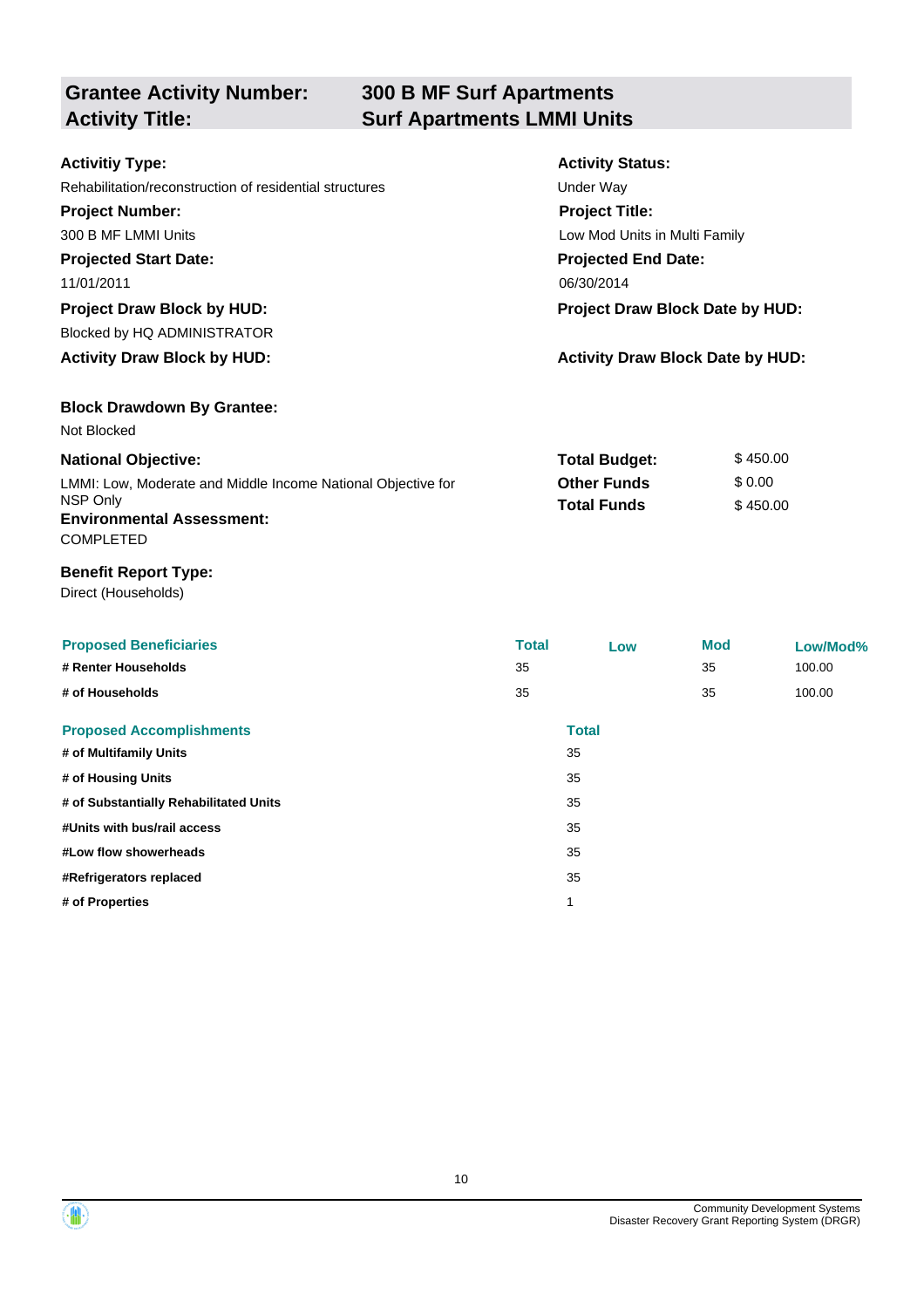**Activity is being carried out through:**

**Responsible Organization Organization Type Proposed**

No

#### **Organization carrying out Activity:**

Eden Housing, Inc

#### **Proposed budgets for organizations carrying out Activity:**

| <b>Responsible Organization</b> | <b>Organization Type</b> | <b>Propos</b> |
|---------------------------------|--------------------------|---------------|
| Eden Housing, Inc               | Non-Profit               | \$450.00      |

#### **Location Description:**

This property is locaed in the city of San Leandro.

#### **Activity Description:**

These 35 units will be rented to households at 60% of AMI (25 units) and 80% of AMI (10 units). These units do not qualify for the LH-25, but they are still units restricted to the low income population. We are counting these 35 units, even though our LH-25 funding did not support them.

### **Project # / Title: 400 VLI Homeownership / VLI Homeownership**

| <b>Grantee Activity Number:</b>                               | <b>400 VLI Homeownership</b>     |                                         |              |
|---------------------------------------------------------------|----------------------------------|-----------------------------------------|--------------|
| <b>Activity Title:</b>                                        | <b>Habitat Homeownership VLI</b> |                                         |              |
|                                                               |                                  |                                         |              |
| <b>Activitiy Type:</b>                                        |                                  | <b>Activity Status:</b>                 |              |
| Rehabilitation/reconstruction of residential structures       |                                  | Completed                               |              |
| <b>Project Number:</b>                                        |                                  | <b>Project Title:</b>                   |              |
| 400 VLI Homeownership                                         |                                  | <b>VLI Homeownership</b>                |              |
| <b>Projected Start Date:</b>                                  |                                  | <b>Projected End Date:</b>              |              |
| 06/01/2012                                                    |                                  | 06/30/2014                              |              |
| <b>Project Draw Block by HUD:</b>                             |                                  | <b>Project Draw Block Date by HUD:</b>  |              |
| Blocked by HQ ADMINISTRATOR                                   |                                  |                                         |              |
| <b>Activity Draw Block by HUD:</b>                            |                                  | <b>Activity Draw Block Date by HUD:</b> |              |
| <b>Block Drawdown By Grantee:</b>                             |                                  |                                         |              |
| Not Blocked                                                   |                                  |                                         |              |
| <b>National Objective:</b>                                    |                                  | <b>Total Budget:</b>                    | \$460,242.93 |
| LH25: Funds targeted for housing for households whose incomes |                                  | <b>Other Funds</b>                      | \$0.00       |
| are at or under 50% Area Median Income.                       |                                  | <b>Total Funds</b>                      | \$460,242.93 |
| <b>Environmental Assessment:</b>                              |                                  |                                         |              |
| COMPLETED                                                     |                                  |                                         |              |

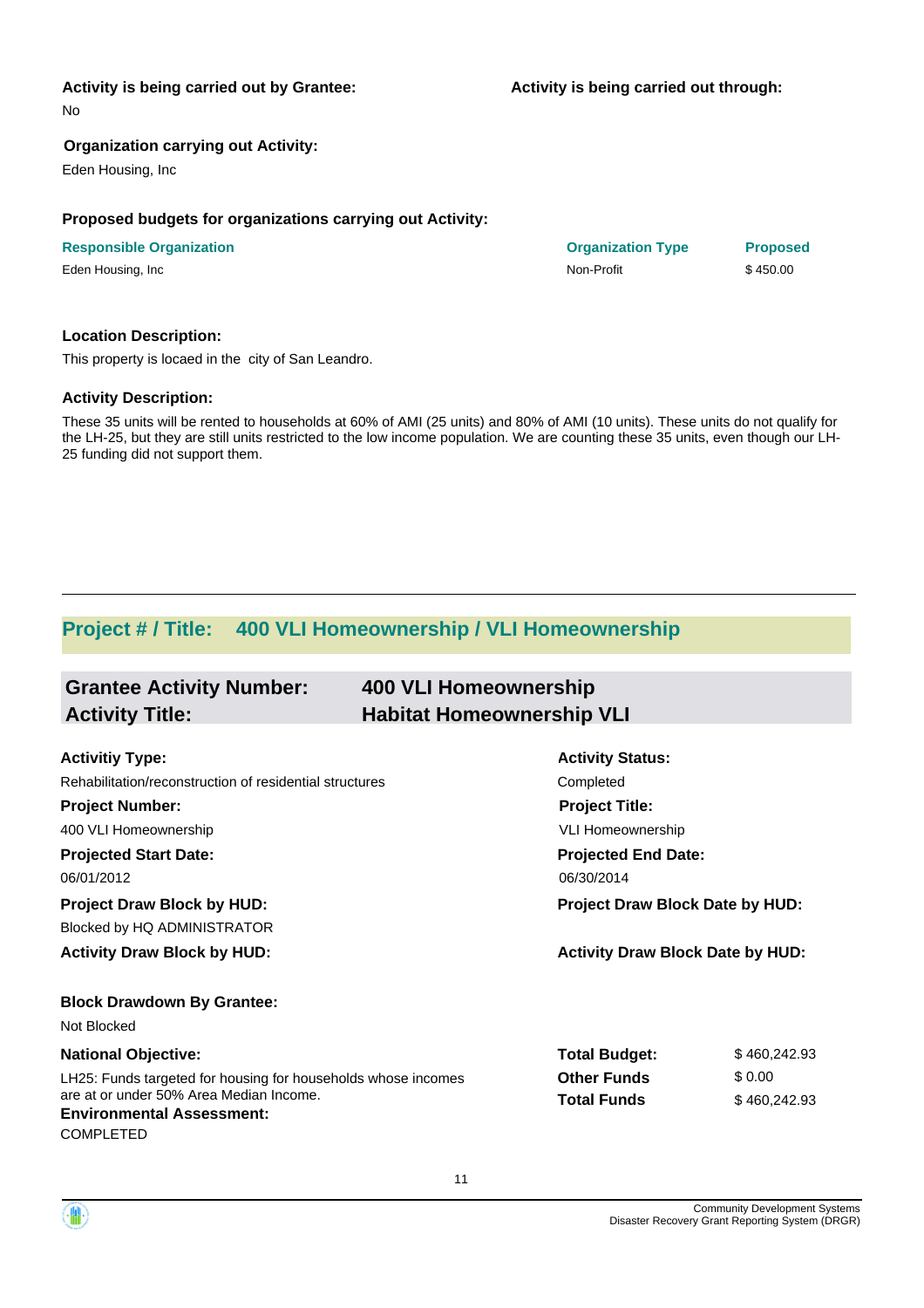#### **Benefit Report Type:**

Direct (Households)

| <b>Proposed Beneficiaries</b><br># Owner Households | <b>Total</b><br>3 |              | Low<br>3 | <b>Mod</b> | Low/Mod%<br>100.00 |
|-----------------------------------------------------|-------------------|--------------|----------|------------|--------------------|
| # of Households                                     | 3                 |              | 3        |            | 100.00             |
| <b>Proposed Accomplishments</b>                     |                   | <b>Total</b> |          |            |                    |
| # of Singlefamily Units                             |                   | 3            |          |            |                    |
| # of Housing Units                                  |                   | 3            |          |            |                    |
| # of Substantially Rehabilitated Units              |                   | 3            |          |            |                    |
| #Units exceeding Energy Star                        |                   | 3            |          |            |                    |
| #Low flow showerheads                               |                   | 3            |          |            |                    |
| #Low flow toilets                                   |                   | 3            |          |            |                    |
| #Refrigerators replaced                             |                   | 3            |          |            |                    |
| #Light fixtures (outdoors) replaced                 |                   | 3            |          |            |                    |
| #Replaced hot water heaters                         |                   | 3            |          |            |                    |
| #Additional Attic/Roof Insulation                   |                   | 3            |          |            |                    |
| # of Properties                                     |                   | 3            |          |            |                    |
|                                                     |                   |              |          |            |                    |

#### No **Activity is being carried out by Grantee:**

#### **Organization carrying out Activity:**

Habitat for Humanity East BAy

#### **Proposed budgets for organizations carrying out Activity:**

#### **Responsible Organization Organization Type Proposed**

Habitat for Humanity East BAy **Non-Profit** \$ 460,242.93

**Activity is being carried out through:**

## **Location Description:**

The proposed single family homes are located in the City of Hayward

#### **Activity Description:**

Acquisition of foreclosed or vacant blighted homes, and rehabilitation and resale to Very Low Income Households (below 50% of Area Median Income). Habitat will utilize a CalHOME Grant to add additional funding to the three units and will utlize homebuyer "sweat equity" to keep costs low. NSP Permanent subsidy will also allow the properties to be occupied by Very Low Income Households.



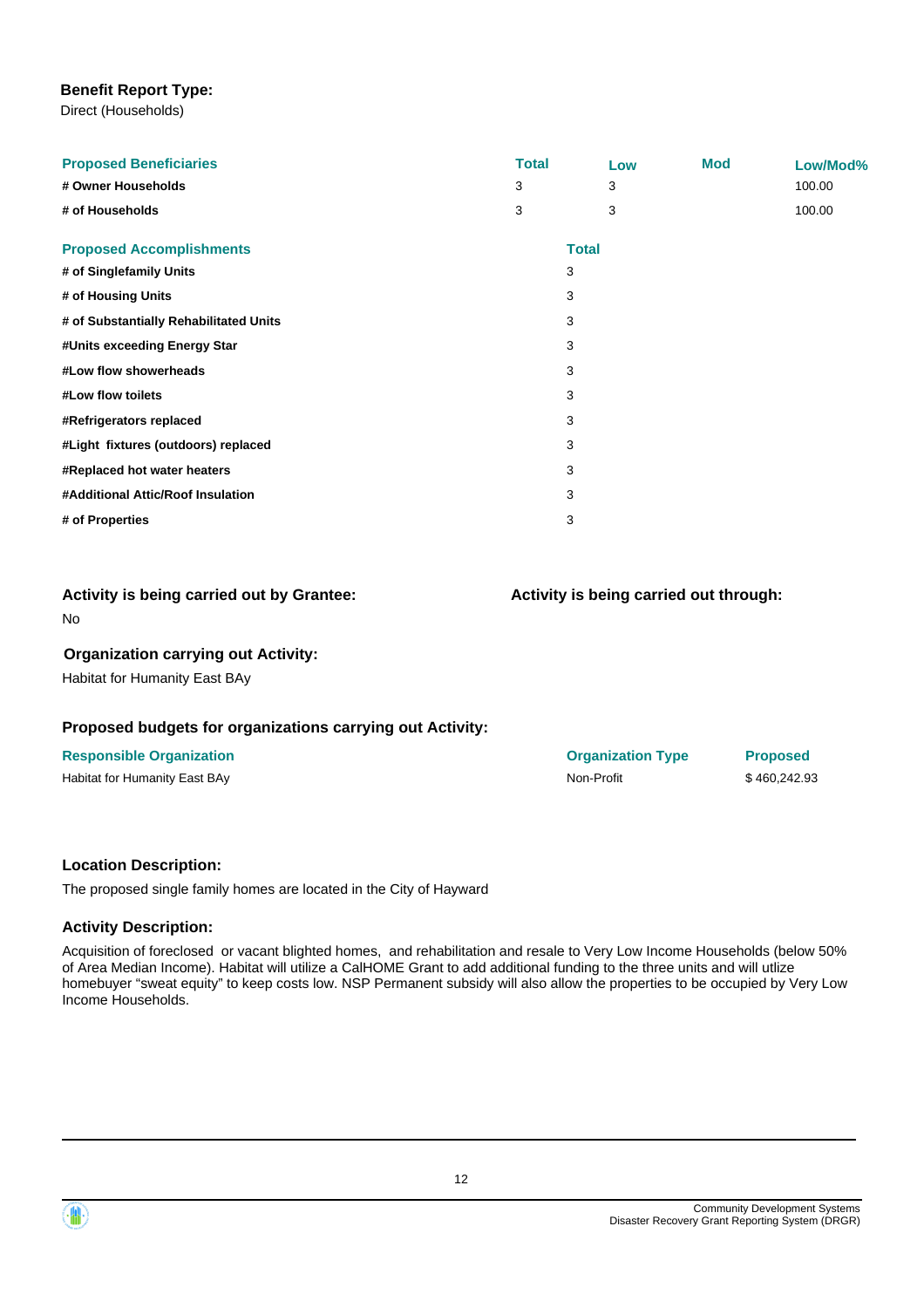## **Project # / Title: 500 SF VLI Rental / SF VLI Rental**

| <b>Grantee Activity Number:</b><br><b>Activity Title:</b>                                                                                                       | 500 SF Hello Housing Rental LH<br><b>Hello Housing SF Rental</b> |              |                                          |            |                          |          |
|-----------------------------------------------------------------------------------------------------------------------------------------------------------------|------------------------------------------------------------------|--------------|------------------------------------------|------------|--------------------------|----------|
| <b>Activitiy Type:</b>                                                                                                                                          |                                                                  |              | <b>Activity Status:</b>                  |            |                          |          |
| Rehabilitation/reconstruction of residential structures                                                                                                         |                                                                  |              | Under Way                                |            |                          |          |
| <b>Project Number:</b>                                                                                                                                          |                                                                  |              | <b>Project Title:</b>                    |            |                          |          |
| 500 SF VLI Rental                                                                                                                                               |                                                                  |              | <b>SF VLI Rental</b>                     |            |                          |          |
| <b>Projected Start Date:</b>                                                                                                                                    |                                                                  |              | <b>Projected End Date:</b>               |            |                          |          |
| 06/10/2013                                                                                                                                                      |                                                                  |              | 12/31/2016                               |            |                          |          |
| <b>Project Draw Block by HUD:</b>                                                                                                                               |                                                                  |              | <b>Project Draw Block Date by HUD:</b>   |            |                          |          |
| Blocked by HQ ADMINISTRATOR                                                                                                                                     |                                                                  |              |                                          |            |                          |          |
| <b>Activity Draw Block by HUD:</b>                                                                                                                              |                                                                  |              | <b>Activity Draw Block Date by HUD:</b>  |            |                          |          |
| <b>Block Drawdown By Grantee:</b><br>Not Blocked                                                                                                                |                                                                  |              |                                          |            |                          |          |
| <b>National Objective:</b>                                                                                                                                      |                                                                  |              | <b>Total Budget:</b>                     |            | \$1,800,000.00           |          |
| LH25: Funds targeted for housing for households whose incomes<br>are at or under 50% Area Median Income.<br><b>Environmental Assessment:</b><br><b>UNDERWAY</b> |                                                                  |              | <b>Other Funds</b><br><b>Total Funds</b> |            | \$0.00<br>\$1,800,000.00 |          |
| <b>Benefit Report Type:</b><br>Direct (Households)                                                                                                              |                                                                  |              |                                          |            |                          |          |
| <b>Proposed Beneficiaries</b>                                                                                                                                   |                                                                  | <b>Total</b> | Low                                      | <b>Mod</b> |                          | Low/Mod% |
| # Renter Households                                                                                                                                             |                                                                  | 4            | 4                                        |            |                          | 100.00   |
| # of Households                                                                                                                                                 |                                                                  | 4            | 4                                        |            |                          | 100.00   |
| <b>Proposed Accomplishments</b>                                                                                                                                 |                                                                  |              | <b>Total</b>                             |            |                          |          |
| # of Singlefamily Units                                                                                                                                         |                                                                  |              | 4                                        |            |                          |          |
| # of Housing Units                                                                                                                                              |                                                                  |              | 4                                        |            |                          |          |
| # of Properties                                                                                                                                                 |                                                                  |              | 2                                        |            |                          |          |
| Activity is being carried out by Grantee:<br>No.                                                                                                                |                                                                  |              | Activity is being carried out through:   |            |                          |          |
| <b>Organization carrying out Activity:</b><br>Alameda County Housing and Community Development                                                                  |                                                                  |              |                                          |            |                          |          |
| Proposed budgets for organizations carrying out Activity:                                                                                                       |                                                                  |              |                                          |            |                          |          |
| <b>Responsible Organization</b>                                                                                                                                 |                                                                  |              | <b>Organization Type</b>                 |            | <b>Proposed</b>          |          |
| Alameda County Housing and Community Development                                                                                                                |                                                                  |              | <b>Local Government</b>                  |            | \$                       |          |

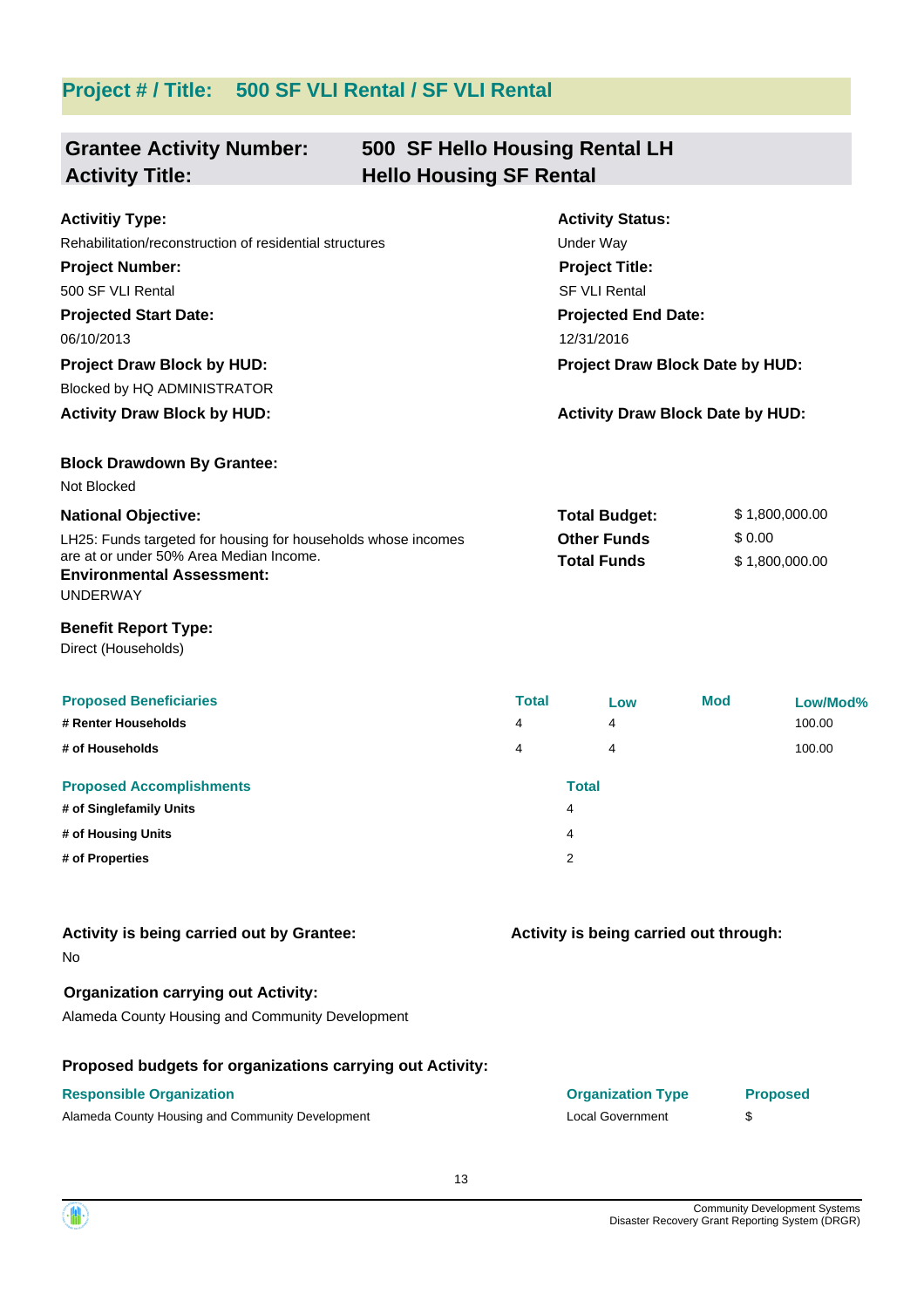#### **Location Description:**

Unincorporated County

#### **Activity Description:**

Hello Housing will replicate its NSP 1 very-low income shared housing model to serve disabled households in the California Community Transitions program. Hello will acquire, rehabilitate the properties, and then transfer ownership of rental properties to a partner non-profits which will own, manage and coordinate tenant services over the life of the regulatory agreement.

## **Project # / Title: VLI Rental NSP2 / VLI NSP2 Multifamily Rental**

| <b>Grantee Activity Number:</b>                                             | 300 - Hayward Jr. |                            |                                         |              |  |
|-----------------------------------------------------------------------------|-------------------|----------------------------|-----------------------------------------|--------------|--|
| <b>Activity Title:</b>                                                      | Hayward Jr.       |                            |                                         |              |  |
| <b>Activitiy Type:</b>                                                      |                   | <b>Activity Status:</b>    |                                         |              |  |
| Construction of new housing                                                 |                   | Completed                  |                                         |              |  |
| <b>Project Number:</b>                                                      |                   | <b>Project Title:</b>      |                                         |              |  |
| <b>VLI Rental NSP2</b>                                                      |                   |                            | VLI NSP2 Multifamily Rental             |              |  |
| <b>Projected Start Date:</b>                                                |                   | <b>Projected End Date:</b> |                                         |              |  |
| 11/01/2012                                                                  |                   | 06/30/2015                 |                                         |              |  |
| <b>Project Draw Block by HUD:</b>                                           |                   |                            | Project Draw Block Date by HUD:         |              |  |
| Blocked by HQ ADMINISTRATOR                                                 |                   |                            |                                         |              |  |
| <b>Activity Draw Block by HUD:</b>                                          |                   |                            | <b>Activity Draw Block Date by HUD:</b> |              |  |
| <b>Block Drawdown By Grantee:</b>                                           |                   |                            |                                         |              |  |
| Not Blocked                                                                 |                   |                            |                                         |              |  |
| <b>National Objective:</b>                                                  |                   | <b>Total Budget:</b>       |                                         | \$400,000.00 |  |
| LH25: Funds targeted for housing for households whose incomes               |                   | <b>Other Funds</b>         |                                         | \$0.00       |  |
| are at or under 50% Area Median Income.<br><b>Environmental Assessment:</b> |                   | <b>Total Funds</b>         |                                         | \$400,000.00 |  |
| <b>COMPLETED</b>                                                            |                   |                            |                                         |              |  |
| <b>Benefit Report Type:</b><br>Direct (Households)                          |                   |                            |                                         |              |  |
| <b>Proposed Beneficiaries</b>                                               | <b>Total</b>      | Low                        | <b>Mod</b>                              | Low/Mod%     |  |
| # Renter Households                                                         | 21                | 21                         |                                         | 100.00       |  |
| # of Households                                                             | 21                | 21                         |                                         | 100.00       |  |
| <b>Proposed Accomplishments</b>                                             |                   | <b>Total</b>               |                                         |              |  |

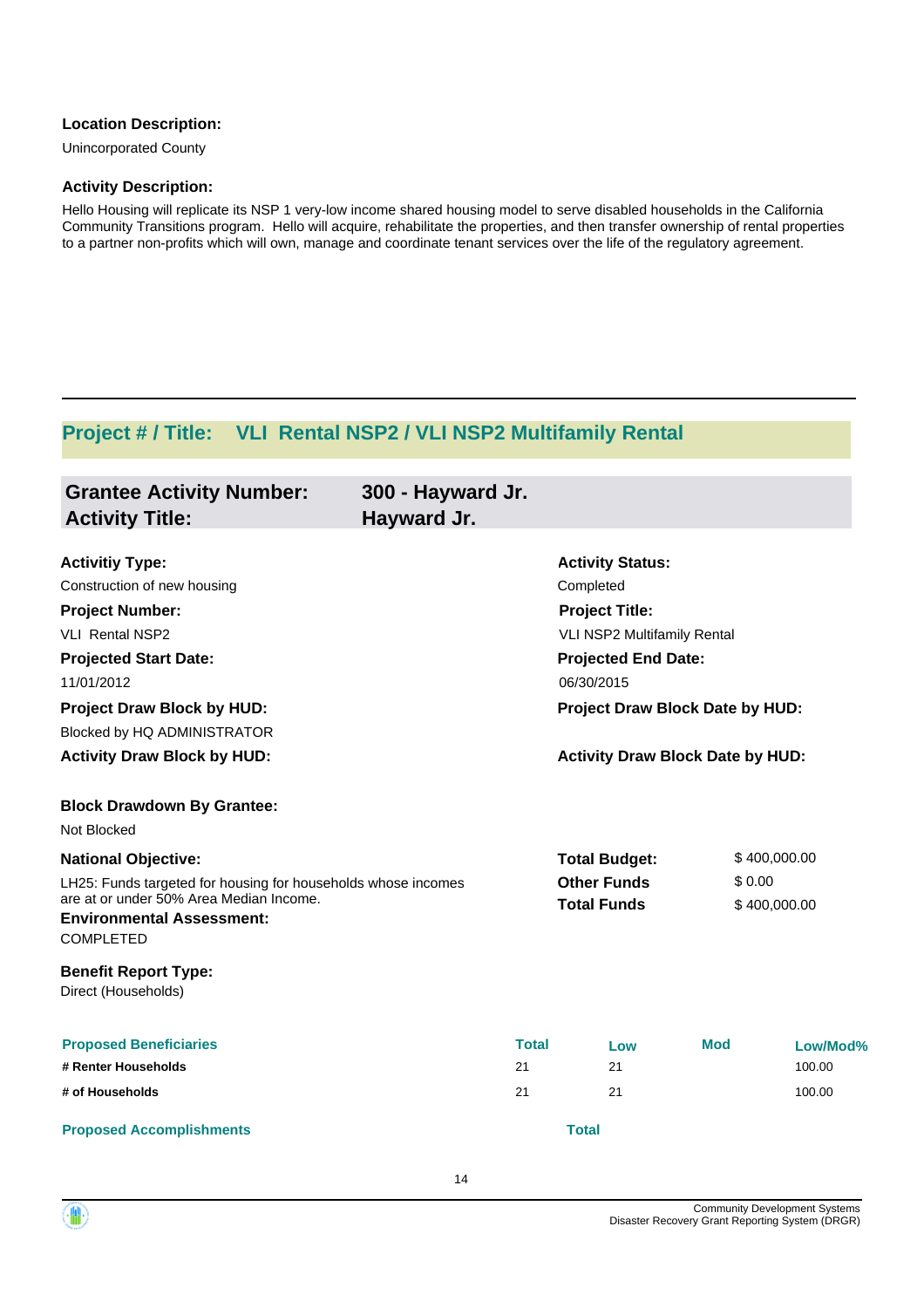| # of Multifamily Units       | 21 |
|------------------------------|----|
| # of Housing Units           | 21 |
| #Units exceeding Energy Star | 21 |
| #Units with bus/rail access  | 21 |
| #Low flow toilets            | 21 |

#### **Organization carrying out Activity:**

Eden Housing, Inc

#### **Proposed budgets for organizations carrying out Activity:**

| <b>Responsible Organization</b>                             | <b>Organization Type</b> | <b>Proposed</b> |
|-------------------------------------------------------------|--------------------------|-----------------|
| Alameda County Houisng and Community Development Department | Unknown                  | \$0.00          |
| Eden Housing, Inc.                                          | Non-Profit               | \$400,000,00    |

#### **Location Description:**

581, 585, 587 B Street Hayward, CA 94541

#### **Activity Description:**

21 Very Low Income Senior units constructed in Hayward: HCD is restricting 10 units out of 21 for LH25 set aside. However, all 21 units are at 50% or below Area Median Income and all units in the building qualify as NSP 2 LH25 National Objective.



**Activity is being carried out through:**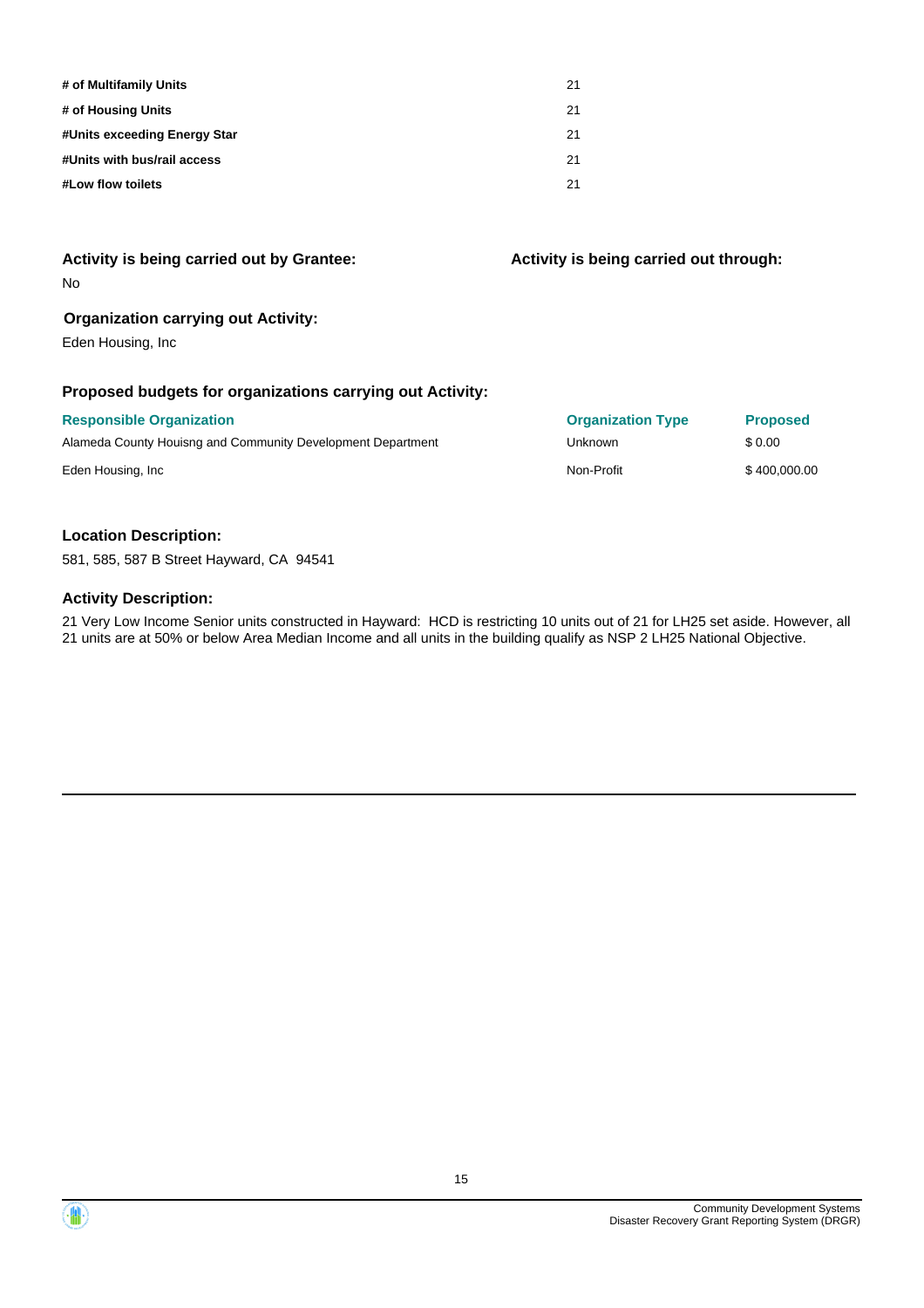**Grantee Activity Number: Activity Status: 300 - Leidig Court Activitiy Type:** Rehabilitation/reconstruction of residential structures Completed **Activity Title: Leidig Court Project Number:** VLI Rental NSP2 **Project Title:** VLI NSP2 Multifamily Rental

**Projected Start Date:** 11/01/2012 06/30/2015 **Project Draw Block by HUD: Project Draw Block Date by HUD:**

Blocked by HQ ADMINISTRATOR

**Activity Draw Block by HUD: Activity Draw Block Date by HUD:**

**Block Drawdown By Grantee:**

Not Blocked

| <b>National Objective:</b>                                    | <b>Total Budget:</b> | \$485,000,00 |
|---------------------------------------------------------------|----------------------|--------------|
| LH25: Funds targeted for housing for households whose incomes | <b>Other Funds</b>   | \$ 0.00      |
| are at or under 50% Area Median Income.                       | <b>Total Funds</b>   | \$485,000,00 |
| <b>Environmental Assessment:</b>                              |                      |              |

**Projected End Date:**

COMPLETED

#### **Benefit Report Type:**

Direct (Households)

| <b>Proposed Beneficiaries</b><br># Renter Households<br># of Households | <b>Total</b><br>8<br>8 | 8<br>8       | Low | <b>Mod</b> | Low/Mod%<br>100.00<br>100.00 |
|-------------------------------------------------------------------------|------------------------|--------------|-----|------------|------------------------------|
| <b>Proposed Accomplishments</b>                                         |                        | <b>Total</b> |     |            |                              |
| # of Multifamily Units                                                  |                        | 8            |     |            |                              |
| # of Housing Units                                                      |                        | 8            |     |            |                              |
| # of Substantially Rehabilitated Units                                  |                        | 8            |     |            |                              |
| #Sites re-used                                                          |                        | 1            |     |            |                              |
| #Low flow showerheads                                                   |                        | 8            |     |            |                              |
| #Refrigerators replaced                                                 |                        | 8            |     |            |                              |
| # of Properties                                                         |                        | 1            |     |            |                              |

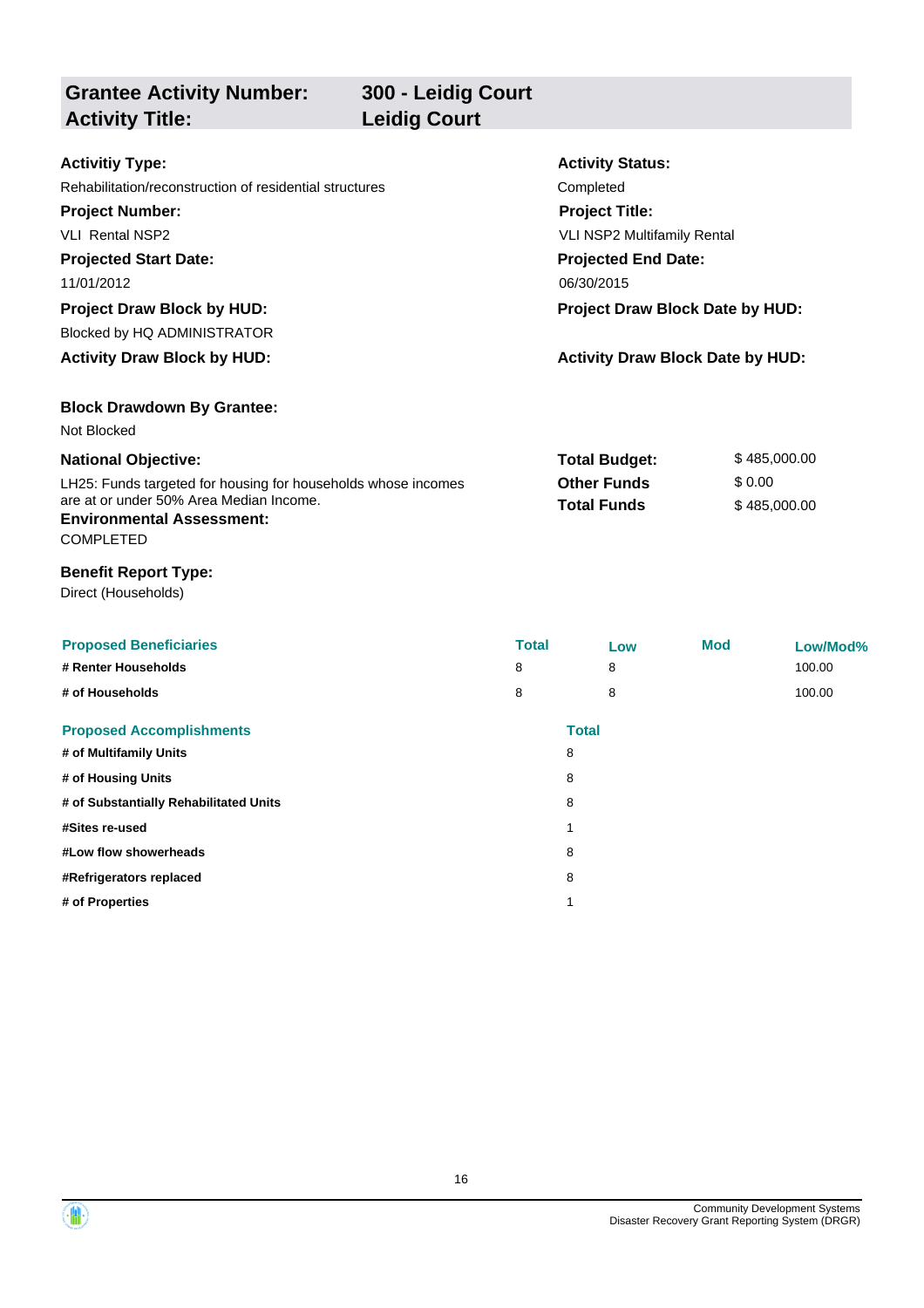No

#### **Organization carrying out Activity:**

Eden Housing, Inc

#### **Proposed budgets for organizations carrying out Activity:**

## **Responsible Organization** Alameda County Houisng and Community Development Department Eden Housing, Inc \$ 485,000.00

| <b>Organization Type</b> | <b>Proposed</b> |
|--------------------------|-----------------|
| Unknown                  | \$0.00          |
| Non-Profit               | \$485,000.0     |

#### **Location Description:**

27550 Leidig COurt, Hayward, CA 94544

#### **Activity Description:**

17 Family units rehabilitated in Hayward. HCD is restricting all 17 units in the building but only 8 units qualify for the LH25 set aside. Leidig Court is reporting the units under two activities 300 - Leidig Court and 300B MF Leidig COurt LMMI Units, the funds spent under this activity suported the very low units. All 17 units are at 60% or below Area Median Income and all units in the building qualify as NSP 2 National Objective. See the companion 300 – B Liedig Court activity which counts the other 9 units in the building.

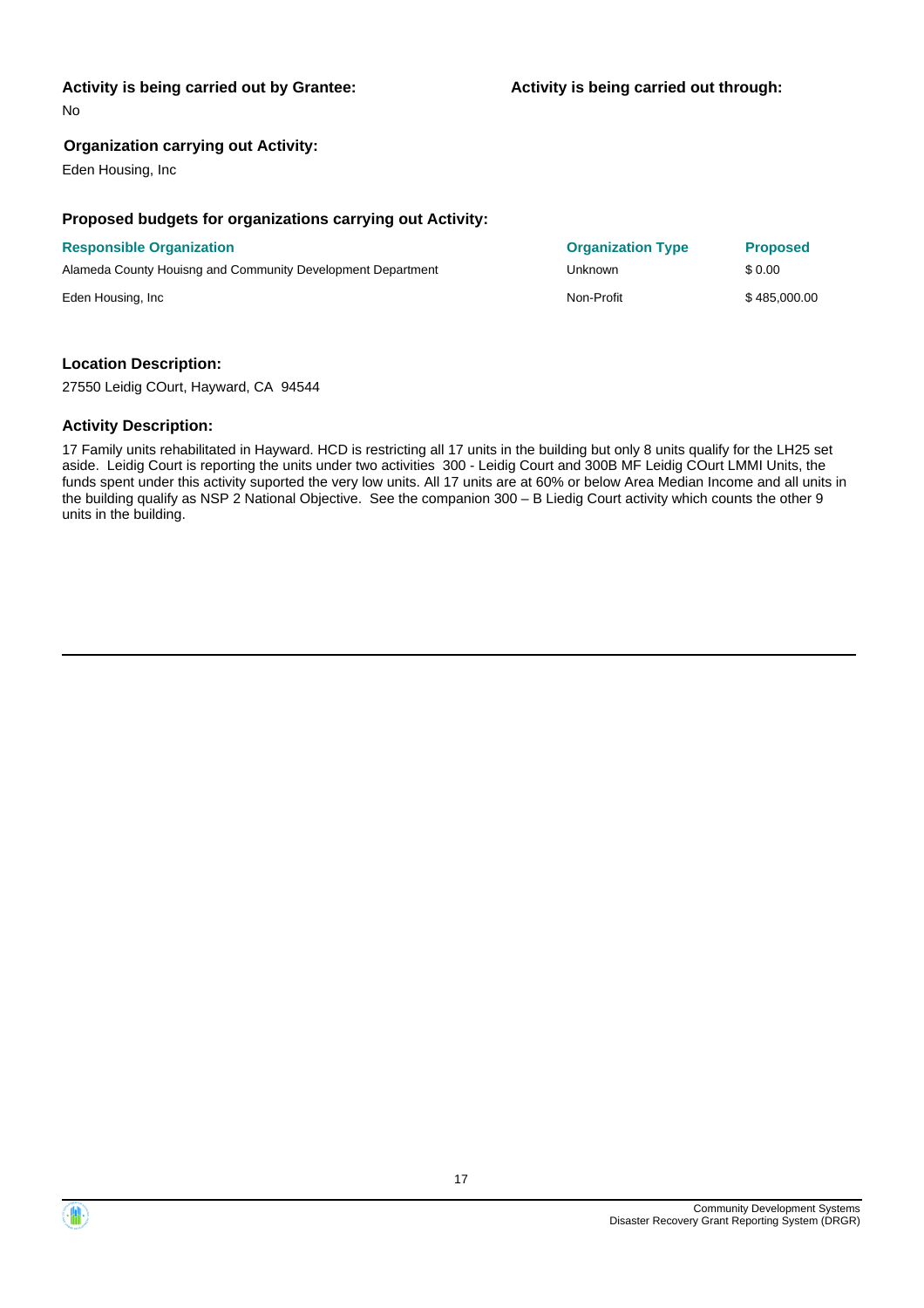| <b>Grantee Activity Number:</b><br><b>Activity Title:</b> | 300 - South Hayward BART<br><b>South Hayward BART</b> |  |
|-----------------------------------------------------------|-------------------------------------------------------|--|
| <b>Activitiy Type:</b>                                    | <b>Activity Status:</b>                               |  |
| Rehabilitation/reconstruction of residential structures   | Under Way                                             |  |
| <b>Project Number:</b>                                    | <b>Project Title:</b>                                 |  |
| <b>VLI Rental NSP2</b>                                    | <b>VLI NSP2 Multifamily Rental</b>                    |  |
| <b>Projected Start Date:</b>                              | <b>Projected End Date:</b>                            |  |
| 03/01/2012                                                | 06/30/2015                                            |  |
| <b>Project Draw Block by HUD:</b>                         | Project Draw Block Date by HUD:                       |  |
| Blocked by HQ ADMINISTRATOR                               |                                                       |  |
| <b>Activity Draw Block by HUD:</b>                        | <b>Activity Draw Block Date by HUD:</b>               |  |
| <b>Block Drawdown By Grantee:</b>                         |                                                       |  |

| <b>National Objective:</b>                                    | <b>Total Budget:</b> | \$1,365,000.00 |
|---------------------------------------------------------------|----------------------|----------------|
| LH25: Funds targeted for housing for households whose incomes | <b>Other Funds</b>   | \$ 0.00        |
| are at or under 50% Area Median Income.                       | <b>Total Funds</b>   | \$1.365.000.00 |

#### **Environmental Assessment:**

COMPLETED

Not Blocked

#### **Benefit Report Type:**

Direct (Households)

| <b>Proposed Beneficiaries</b><br># Renter Households<br># of Households | <b>Total</b><br>74<br>74 | Low<br>74<br>74    | <b>Mod</b> | Low/Mod%<br>100.00<br>100.00 |
|-------------------------------------------------------------------------|--------------------------|--------------------|------------|------------------------------|
| <b>Proposed Accomplishments</b><br># of Multifamily Units               |                          | <b>Total</b><br>74 |            |                              |
| # of Housing Units<br>#Low flow showerheads<br>#Low flow toilets        |                          | 74<br>74<br>74     |            |                              |
| # of Properties                                                         |                          | 1                  |            |                              |

| Activity is being carried out by Grantee: |  |  |
|-------------------------------------------|--|--|
| No                                        |  |  |

#### **Organization carrying out Activity:**

Eden Housing, Inc

#### **Proposed budgets for organizations carrying out Activity:**

Alameda County Houisng and Community Development Department **Fig. 10.00** Unknown \$ 0.00

## **Responsible Organization Organization Type Proposed**

**Activity is being carried out through:**

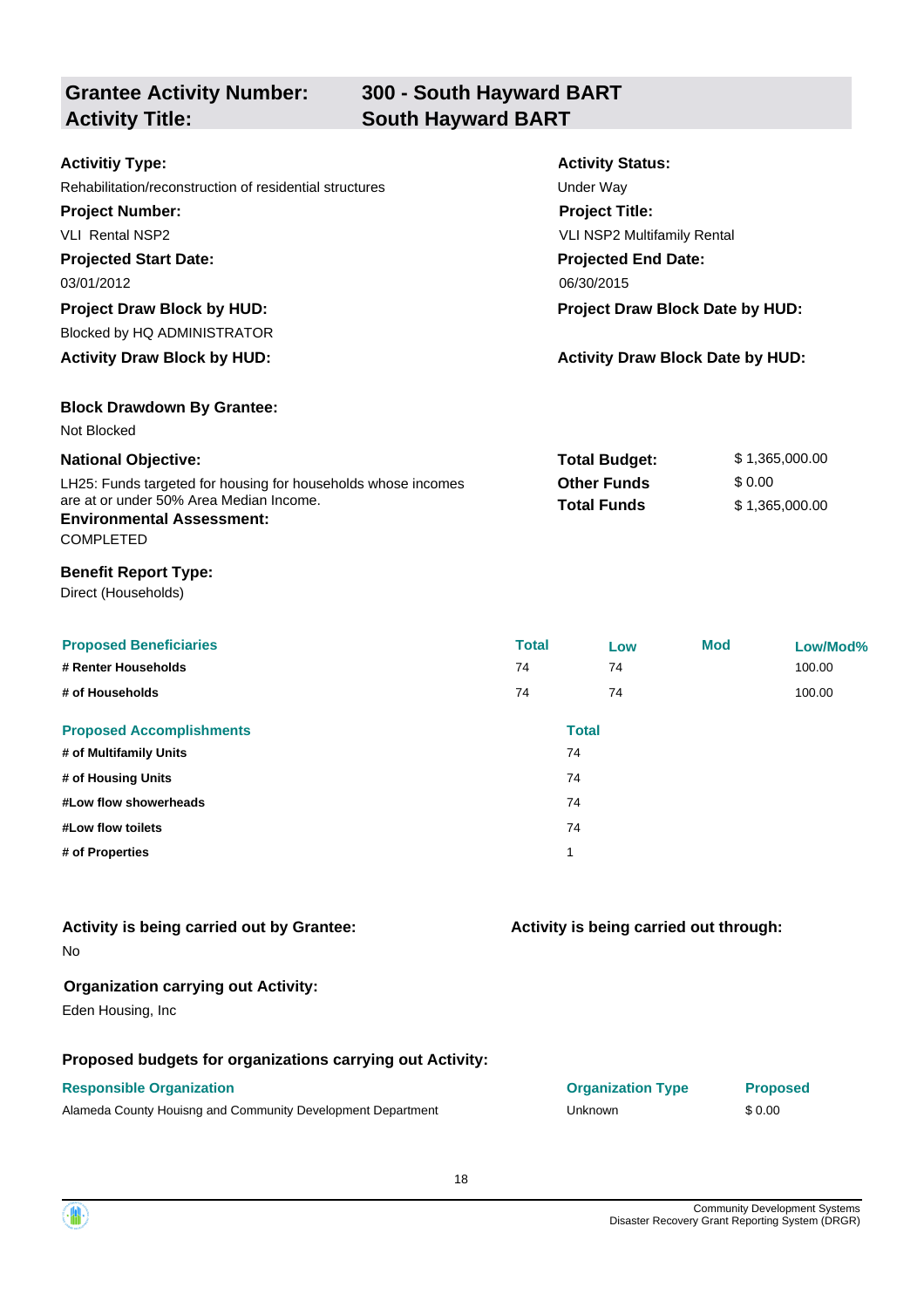| Alameda County Housing and Community Development | Local Government | \$ 0.00 |
|--------------------------------------------------|------------------|---------|
| Eden Housing, Inc                                | Non-Profit       |         |
|                                                  |                  |         |

#### **Location Description:**

28937 Mission Blvd, Hayward, CA 94544

#### **Activity Description:**

150 Family and Senior units constructed in Hayward near the South Hayward BART station. HCD is restricting 74 units for LH24 set aside, but all 150 unis are at 50% or below Area Median Income and all units in the building qualify as NSP 2 LH25 National Objective.

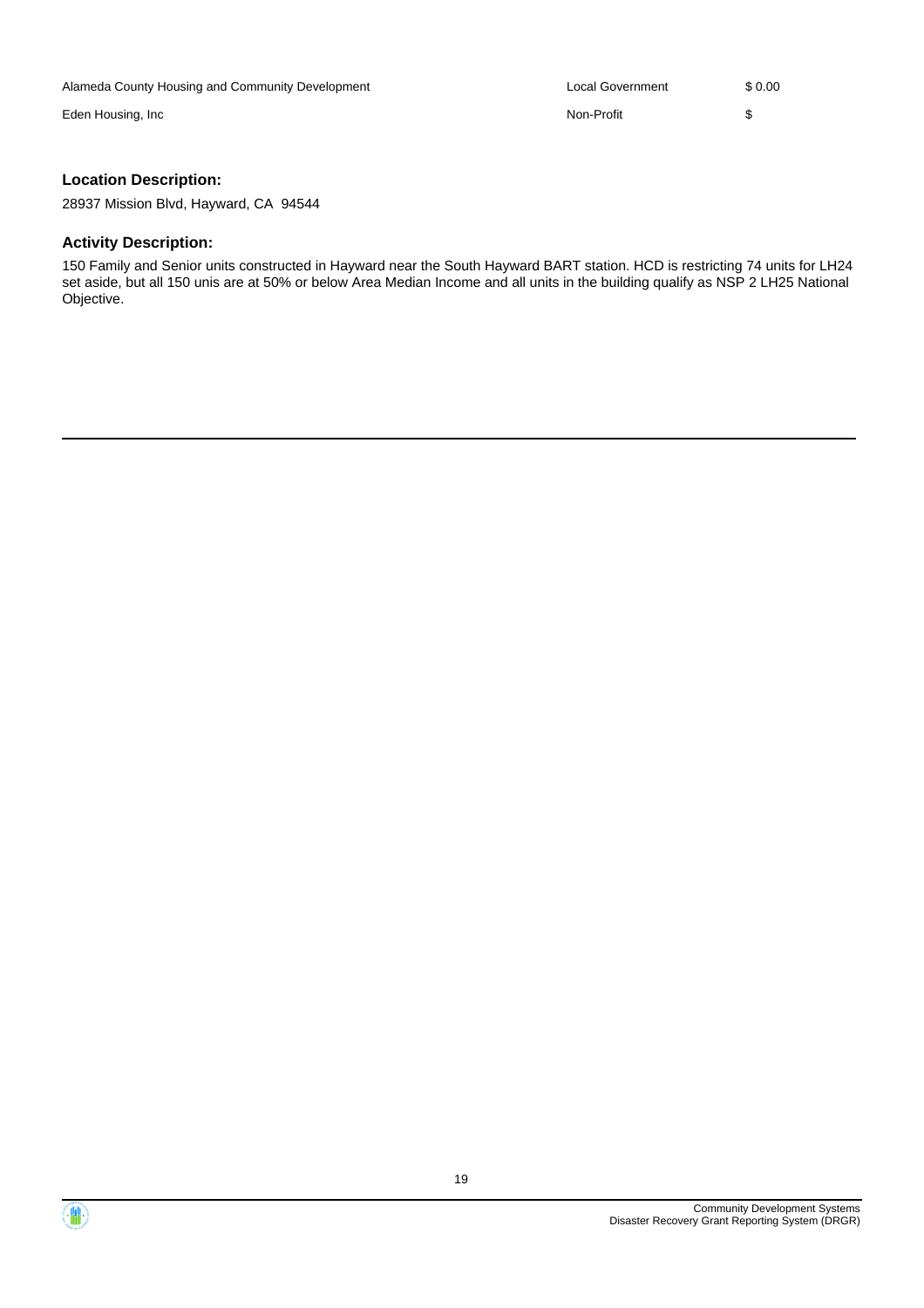**Grantee Activity Number: Activity Title: Surf Apartments**

# **300 Surf Apartments**

| <b>Activitiy Type:</b>                                        | <b>Activity Status:</b>                 |              |  |
|---------------------------------------------------------------|-----------------------------------------|--------------|--|
| Rehabilitation/reconstruction of residential structures       | Under Way                               |              |  |
| <b>Project Number:</b>                                        | <b>Project Title:</b>                   |              |  |
| <b>VLI Rental NSP2</b>                                        | <b>VLI NSP2 Multifamily Rental</b>      |              |  |
| <b>Projected Start Date:</b>                                  | <b>Projected End Date:</b>              |              |  |
| 04/27/2010                                                    | 06/30/2014                              |              |  |
| <b>Project Draw Block by HUD:</b>                             | Project Draw Block Date by HUD:         |              |  |
| Blocked by HQ ADMINISTRATOR                                   |                                         |              |  |
| <b>Activity Draw Block by HUD:</b>                            | <b>Activity Draw Block Date by HUD:</b> |              |  |
| <b>Block Drawdown By Grantee:</b>                             |                                         |              |  |
| Not Blocked                                                   |                                         |              |  |
| <b>National Objective:</b>                                    | <b>Total Budget:</b>                    | \$500,000.00 |  |
| LH25: Funds targeted for housing for households whose incomes | <b>Other Funds</b>                      | \$0.00       |  |
| are at or under 50% Area Median Income.                       | <b>Total Funds</b>                      | \$500,000.00 |  |

#### **Environmental Assessment:**

COMPLETED

#### **Benefit Report Type:**

Direct (Households)

| <b>Proposed Beneficiaries</b>      | <b>Total</b> | Low | <b>Mod</b> | Low/Mod% |
|------------------------------------|--------------|-----|------------|----------|
| # Renter Households                | 11           | 11  |            | 100.00   |
| # of Households                    | 11           | 11  |            | 100.00   |
| <b>Proposed Accomplishments</b>    | <b>Total</b> |     |            |          |
| # of Multifamily Units             | 11           |     |            |          |
| # of Housing Units                 | 11           |     |            |          |
| #Units with bus/rail access        | 11           |     |            |          |
| #Low flow showerheads              | 11           |     |            |          |
| #Low flow toilets                  | 11           |     |            |          |
| #Light Fixtures (indoors) replaced | 11           |     |            |          |
| # of Properties                    | 1            |     |            |          |

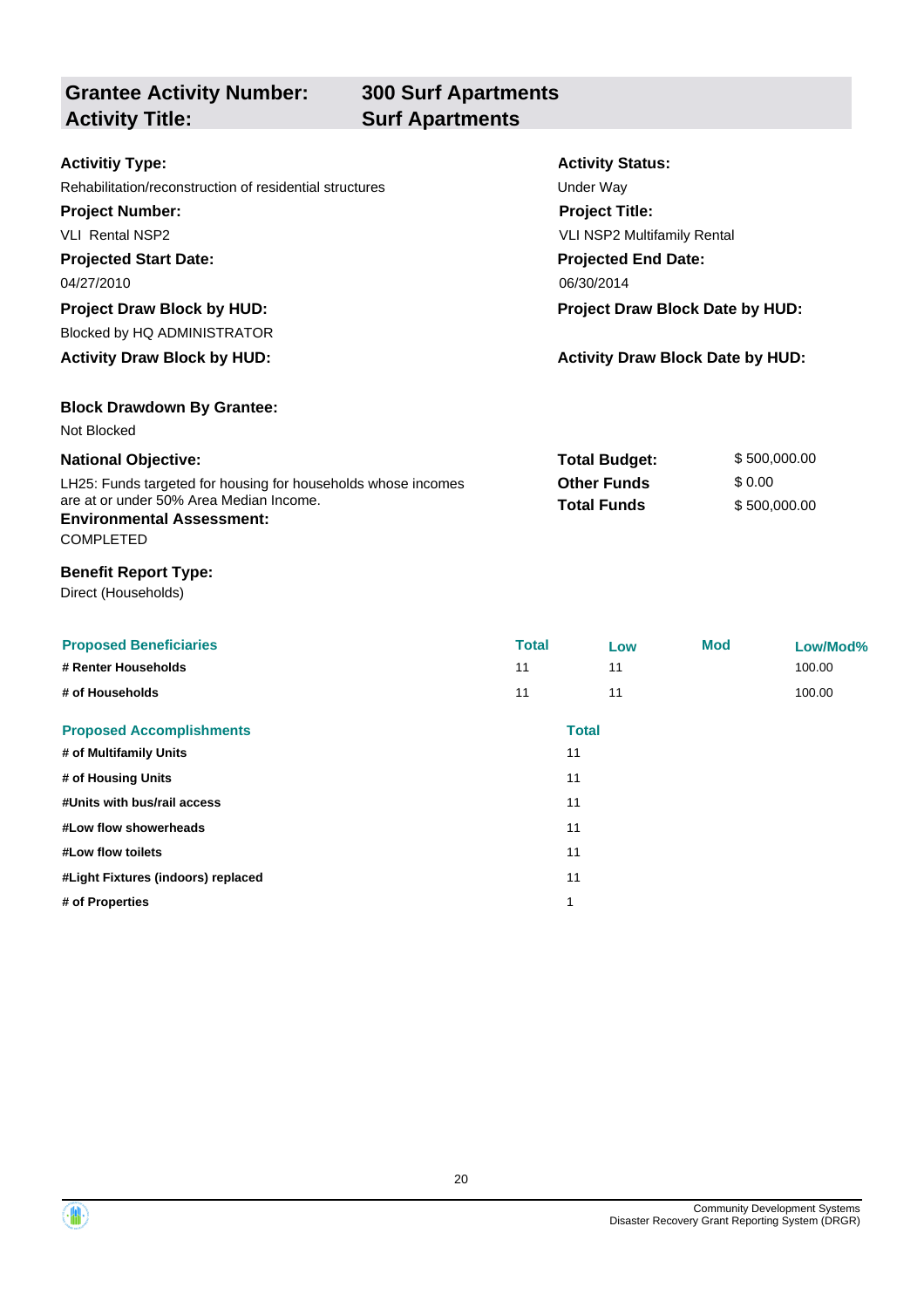No

#### **Organization carrying out Activity:**

Eden Housing, Inc

#### **Proposed budgets for organizations carrying out Activity:**

| <b>Responsible Organization</b>                             | <b>Organization Type</b> | <b>Proposed</b> |
|-------------------------------------------------------------|--------------------------|-----------------|
| Alameda County Houisng and Community Development Department | Unknown                  | \$ 0.00         |
| Eden Housing, Inc.                                          | Non-Profit               | \$500,000.00    |

#### **Location Description:**

15320 Tropic Court, San Leandro CA 94580

#### **Activity Description:**

46 Family units constructed in San Leandro. HCD is restricting 11 units for LH25 set aside, but all 46 units in the building qualify as NSP 2 National Objective. See the 300 B MF Surf Apartments project which counts the other 35 units.

## **Action Plan Comments:**

- Alameda County' NSP2 Action Plan is very solid, given its overall strategy, geographic target areas, incometargeting, type and scope of activities, budget and measurable objectives. Reviewer -
- Reviewer Rafael Cedillos Alameda County' NSP2 Action Plan is very solid, given its overall strategy, geographic target areas, income-targeting, type and scope of activities, budget and measurable objectives. \*Note: Grantee has requested approval of two technical amendments, which are under review by HUD-CPD and which would become effective January 2011. Reviewer -

Reviewer - Minor budget changes to reflect actual funding contracts.

AP approved with comments; questions about Low Income beneficiary goals in LMMI activities; some Moderate Income beneficiary goals in LH25 activities; comments sent to Grantee via email on PDF Reviewer -